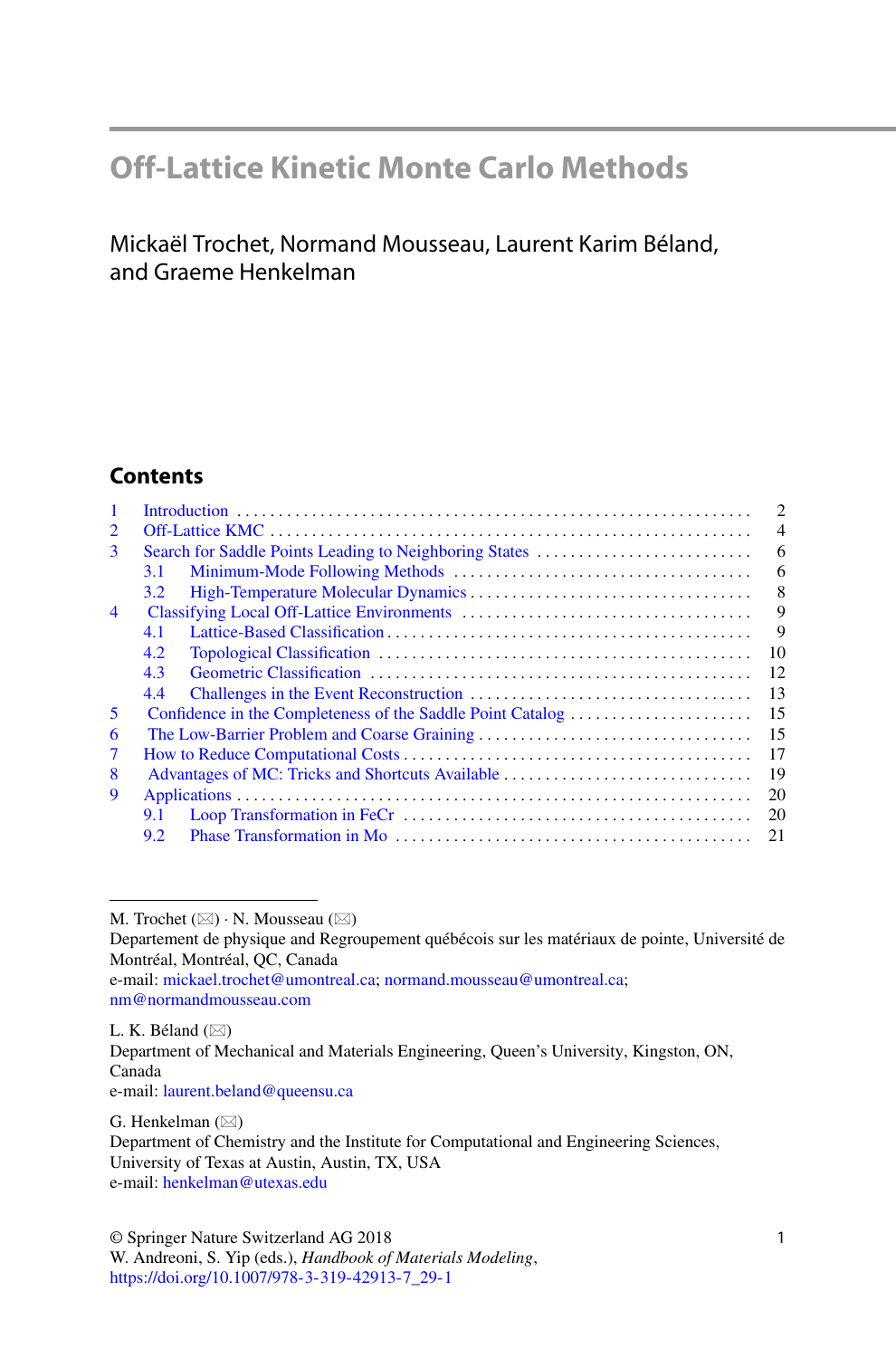#### **Abstract**

Exact modeling of the dynamics of chemical and material systems over experimentally relevant time scales still eludes us even with modern computational resources. Fortunately, many systems can be described as rare event systems where atoms vibrate around equilibrium positions for a long time before a transition is made to a new atomic state. For those systems, the kinetic Monte Carlo (KMC) algorithm provides a powerful solution. In traditional KMC, mechanism and rates are computed beforehand, limiting moves to discretized positions and largely ignoring strain. Many systems of interest, however, are not well-represented by such lattice-based models. Moreover, materials often evolve with complex and concerted mechanisms that cannot be anticipated before the start of a simulation. In this chapter, we describe a class of algorithms, called offlattice or adaptive KMC, which relaxes both limitations of traditional KMC, with atomic configurations represented in the full configuration space and reaction events are calculated on-the-fly, with the possible use of catalogs to speed up calculations. We discuss a number of implementations of off-lattice KMC developed by different research groups, emphasizing the similarities between the approaches that open modeling to new classes of problems.

## **1 Introduction**

Modeling the dynamics of chemical and material systems is a fundamental challenge for computational scientists. While the equations of motion of atomic scale systems have been known since the days of Newton, their integration over experimentally relevant time scales still eludes us even given modern computational resources. With empirical potentials, we can achieve nanoseconds of simulation time per day, and with ab initio methods, we are limited to picoseconds. But in most chemical and material applications, we are interested in the human time scales of seconds to minutes, which are relevant for applications including catalysts and batteries. Bridging the time scale gap between what we can model with molecular dynamics (MD) and practical applications is key to making molecular simulations relevant.

Fortunately, many systems in chemistry and material science are what can be described as rare event systems. In this case, atoms in the material vibrate around equilibrium positions for a long time before a transition is made to a new atomic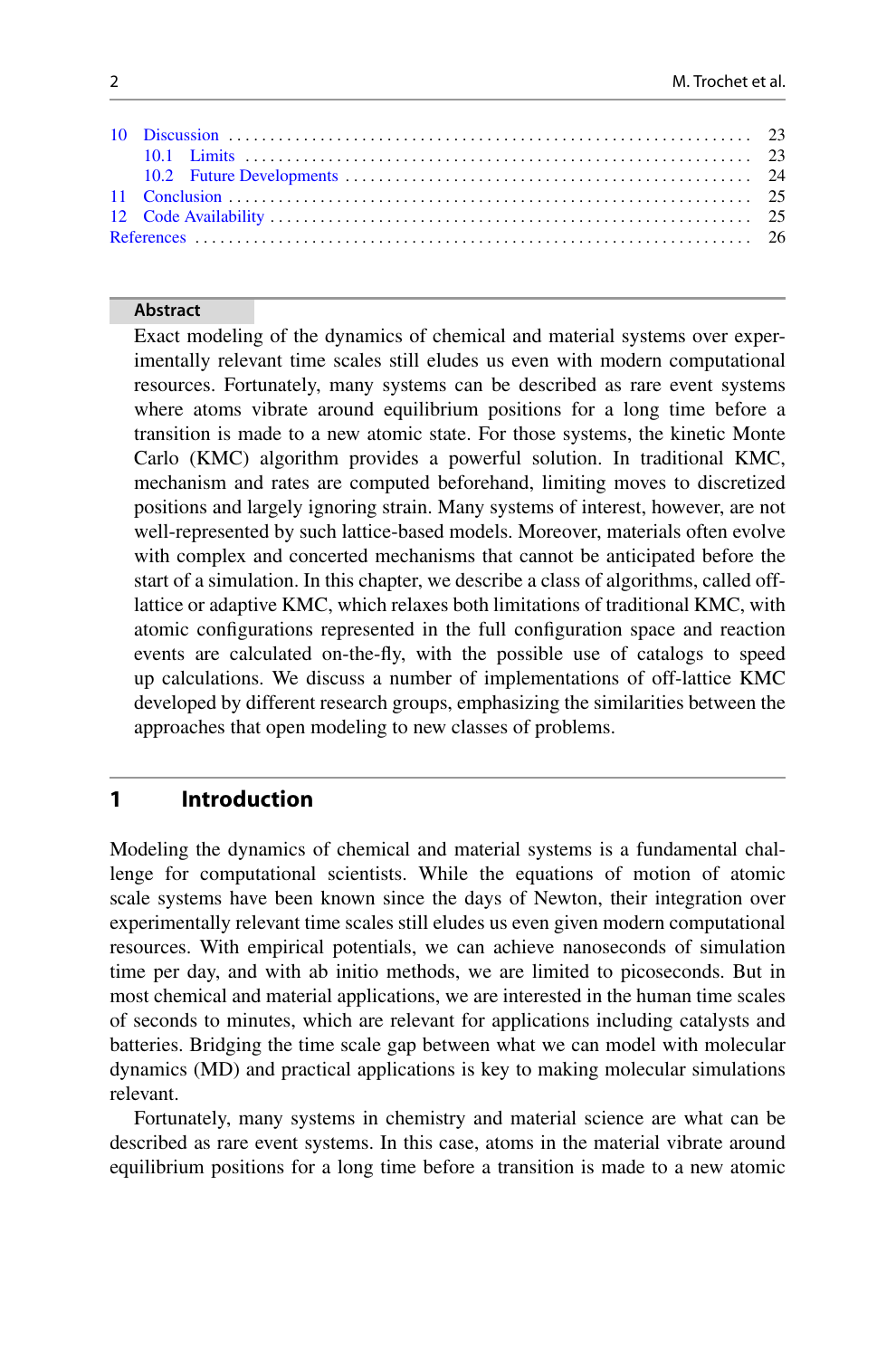configuration, or state. This might be the hopping of a Li atom between sites in a battery material or a bond-breaking event in a catalytic reaction. With microscopic kinetics taking place on time scale well separated from phonons, rare event systems open the door to the application of various numerical solutions based on the transition state theory that are not available generally: instead of modeling the vibrational dynamics, which occurs on a femtosecond time scale, transition state theory can be used to average over the thermal motion and calculate the rate of the slowest rare event of interest. If all such important rates can be found, the state-tostate evolution of the system can be calculated on the time scale of the rare events.

A powerful approach for modeling the evolution of a system when the rates are known is the kinetic Monte Carlo (KMC) method. In traditional KMC, the mechanism and the rate of every possible event are required before a calculation is started. This requirement essentially limits atomic KMC simulations to be defined on a lattice where interactions between atoms and atomic motion can be defined discretely. In KMC, a table of all possible events is made, and a single event is chosen with a probability proportional to its rate. The amount of time that evolves between KMC steps is, on average, given by the inverse of the sum of the rates. Thus, each KMC step can be accomplished with just a couple of random numbers and the bookkeeping required to keep track of the possible events; this computational efficiency allows for KMC simulations of millions or billions of events and time scale orders of magnitude longer than any single elementary event.

Obvious limitations of traditional KMC are (i) the need to know all possible events a priori and (ii) the representation of atomic configurations on a lattice. Many atomic systems of interest, however, especially in the presence of defects or disorder, are not well-represented by a lattice-based model. Additionally, materials often evolve with complex and concerted mechanisms that cannot be anticipated before the start of a simulation; it is the evolution of the system into unanticipated configuration via unexpected events that make simulations most interesting.

The purpose of this chapter is to describe a class of algorithms, called off-lattice or adaptive KMC, which relaxes both limitations of traditional KMC. Specifically, atomic configurations are represented in the full configuration space, and reaction events are calculated on-the-fly so that the KMC event table is not fixed but rather adapts as the simulation progresses. Thus, off-lattice KMC can be applied to a much wider range of interesting systems, and the calculated evolution of the system can reveal unexpected dynamics that were not anticipated by the modeler.

There are now a number of implementations of off-lattice KMC developed by different research groups. Later in the chapter, we will discuss some of the differences in philosophy and specific algorithms, but a primary objective here is to highlight what is common between off-lattice KMC methods and emphasize that what may appear to be different methods with different names are in fact often minor variations on a common theme.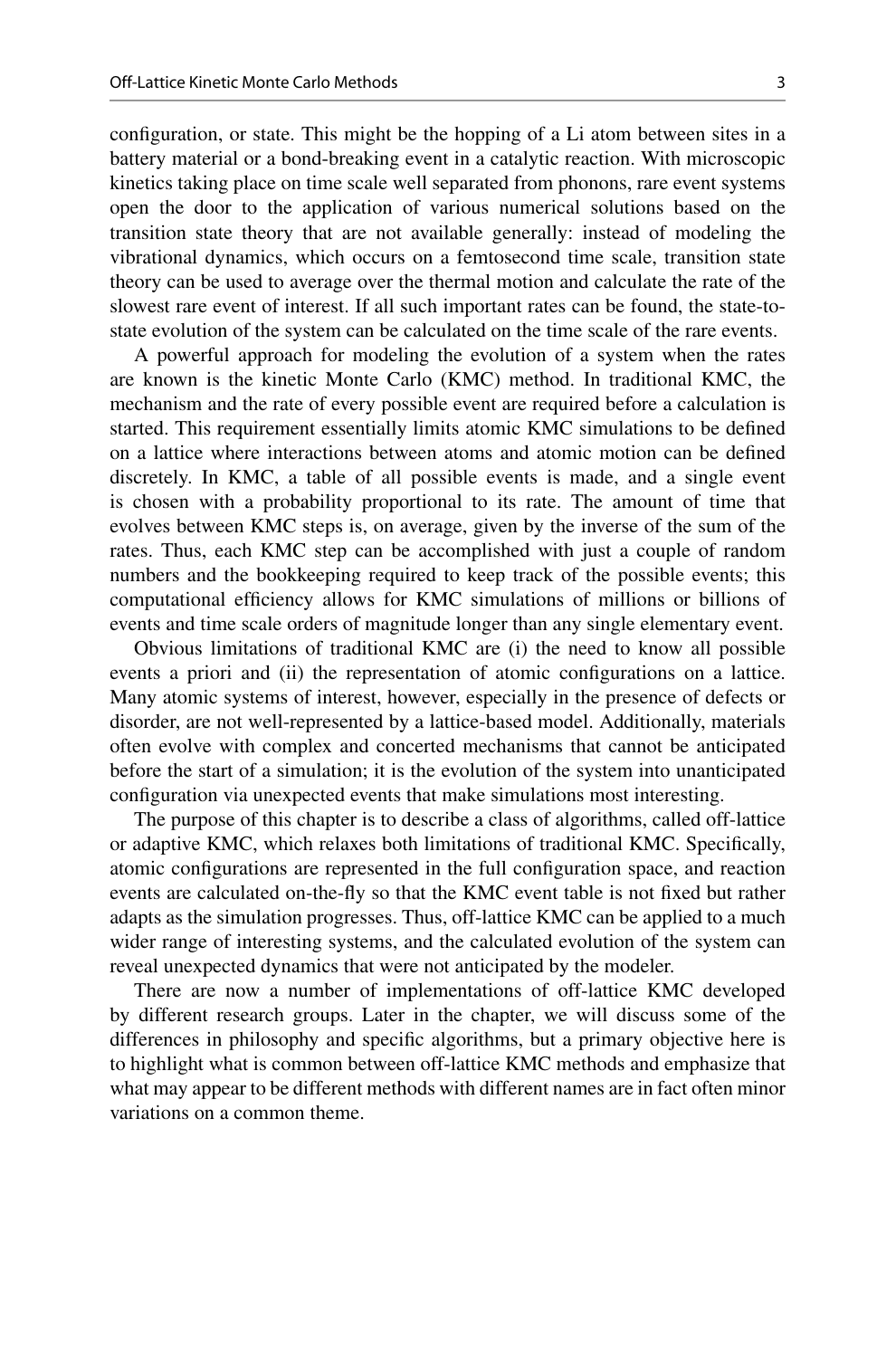# 2 Off-Lattice **KMC**

Off-lattice KMC was inspired by a number of closely related earlier methods. In an approach by Sørensen et al., high-temperature MD simulations were used to determine possible reaction mechanisms between a probe tip and a metal surface (Sørensen et al. 1996). These pathways were refined using the nudged elastic band (NEB) method (Jónsson et al. 1998; Henkelman and Jónsson 2000; Henkelman et al. 2000) to determine the energy barriers and rates at the lower temperature of interest. While the authors did not fully sample a rate table for KMC, their work anticipates the philosophy of off-lattice KMC and, in fact, was later developed into an accelerated molecular dynamics method called temperature-accelerated dynamics (Sørensen and Voter 2000). A second method with close connections to off-lattice KMC is the activation-relaxation technique (ART) (Mousseau and Barkema 1998b) in which local arrangements of atoms were driven away from their minimum positions on the potential energy landscape, over ridges, and into neighboring basins of attraction. Again, no KMC event tables were calculated, but the idea of sampling reaction pathways from local displacements of atoms became a key idea for off-lattice KMC methods. ART was later extended into an off-lattice KMC method called kinetic ART, the details of which will be discussed here (El-Mellouhi et al. 2008; Béland et al. 2011).

The earliest implementation of off-lattice KMC that we know of was in 2001 by Henkelman and Jónsson (2001). In this method, local atomic displacements were made to initiate minimum-mode following saddle point searches; these searches iteratively find the lowest mode of the Hessian and follow this mode to a saddle point.

Over the 15 years since the first introduction of off-lattice KMC, there have been a number of significant improvements to the algorithm. Much of the development has been devoted to identifying and implementing efficient methods for storing and reusing information about reactive events that have been calculated. Another key issue, which will be discussed later, is the so-called low-barrier or flickering problem in which fast events limit the overall time scale that can be achieved by off-lattice KMC. Today, there are a number of approaches associated with different aspects of off-lattice KMC methods. Yet, they can generally be described in the single framework outlined in Fig. 1. In brief, all off-lattice KMC methods start from an initial state and explore configuration space around the state to find reactive events which lead to adjacent states. While not absolutely essential, existing methods tend to focus on finding saddle points on the boundary of the initial state and use the harmonic approximation to TST to calculate the rate of each possible reaction mechanism. Current saddle points can be found using a number of ways: minimum mode following saddle point searches, high-temperature MD, the recycling of saddle point information from previous steps, or informed by a database of topologies or structures. As new reaction mechanisms are found, they are added to the rate table and passed to any database being used to store event information. Also, as the configuration space around the initial state is searched for possible reaction events, and the KMC event table is constructed, an estimation of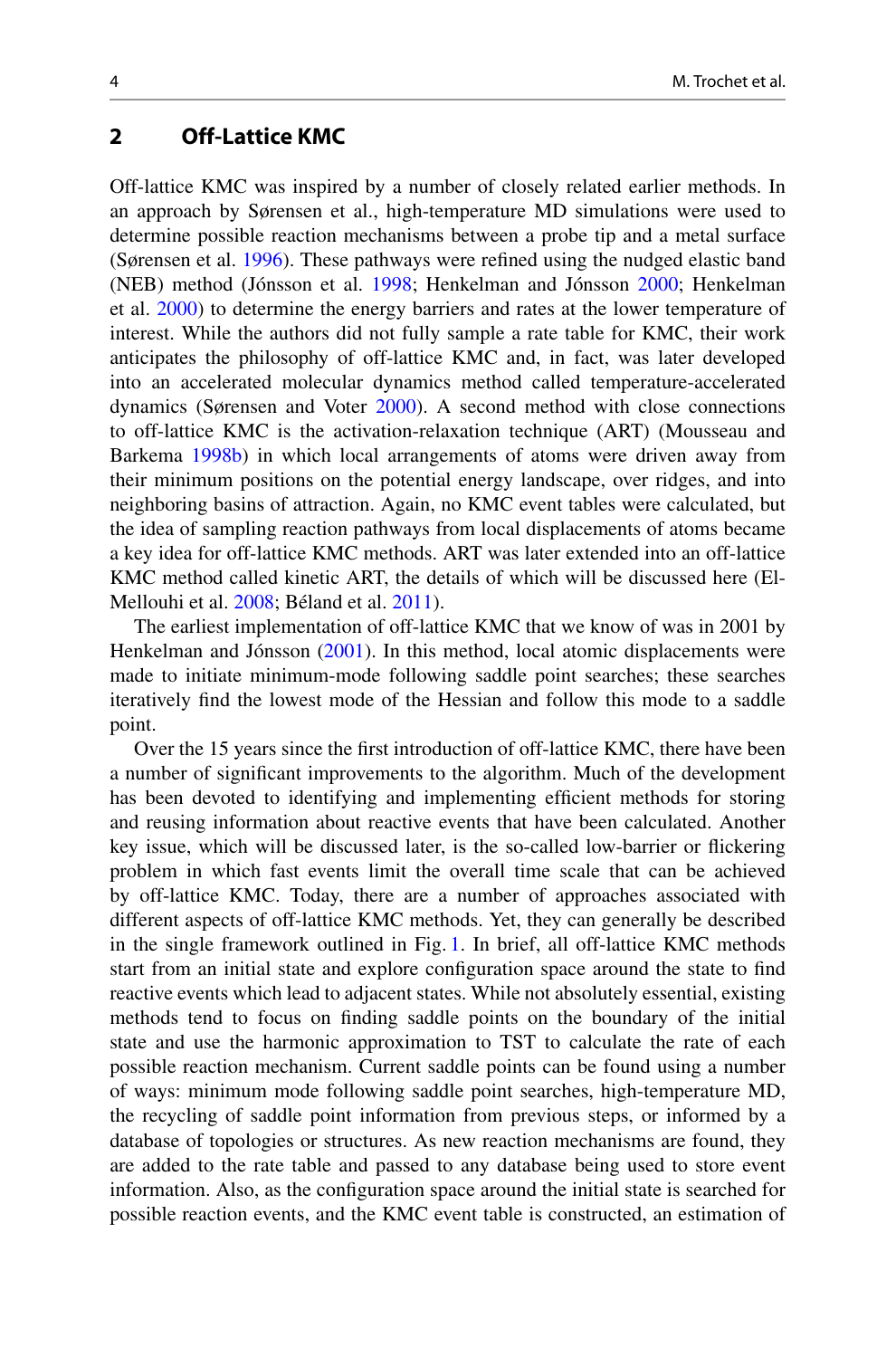**Fig. 1** Flow chart showing the general structure of off-lattice KMC algorithms



the completeness of the event table is updated. When there is sufficient confidence in the event table for escaping the current state, a KMC move is made to a new state, and the process is repeated.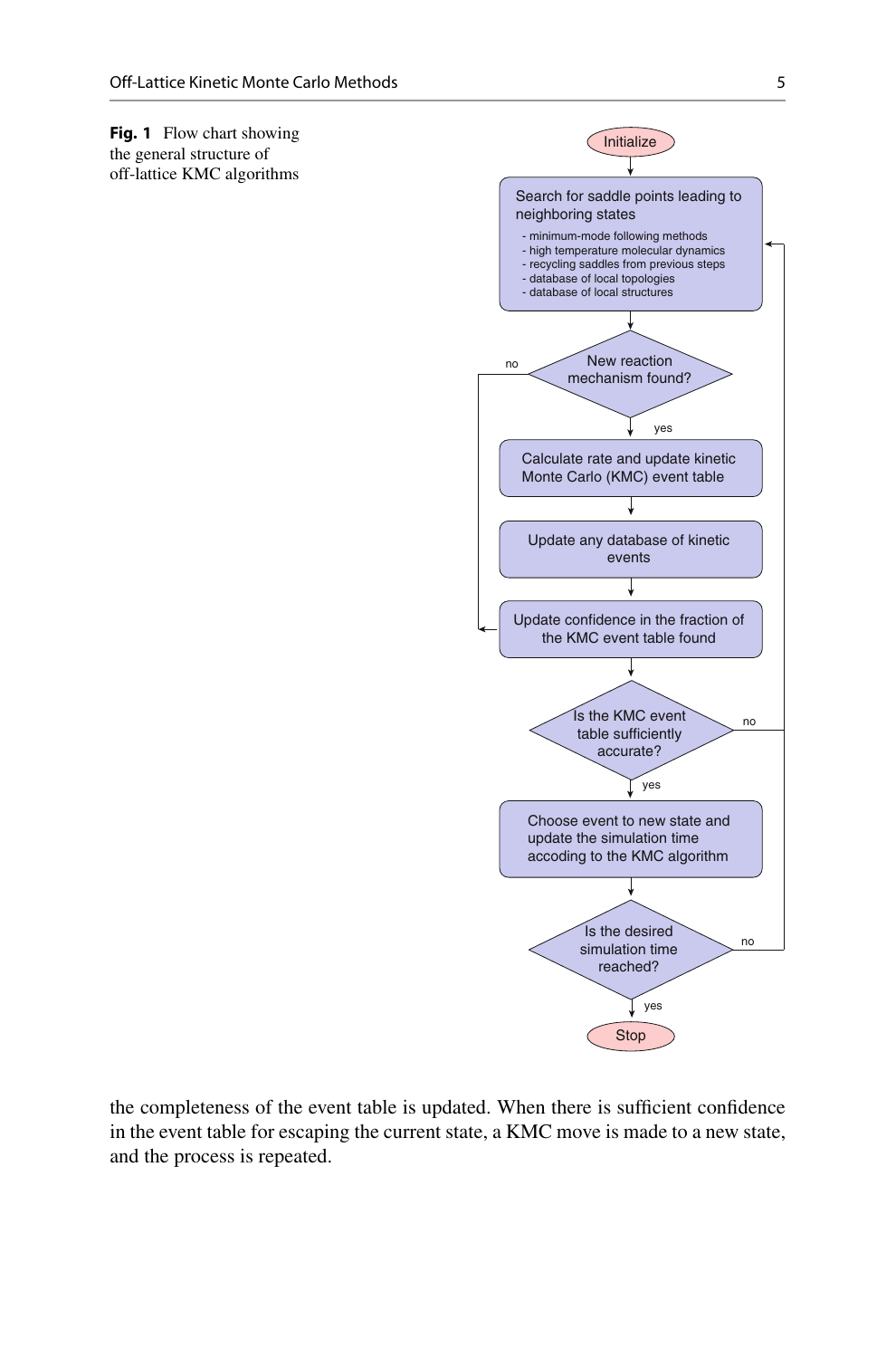The various off-lattice KMC implementations differ in the specifics in how saddle points are found and stored for reuse and how low barriers are managed. A number of the different philosophies and methods will be discussed next.

#### **3 Search for Saddle Points Leading to Neighboring States**

Even for relatively simple systems such as diffusing interstitials in metals, the complexity of the energy landscape is such that it is not possible to identify by hand all mechanisms (Henkelman and Jónsson 1999; Marinica et al. 2011). Open-ended event search methods are therefore necessary to identify the diffusion mechanisms and their associated barriers. There are two main classes of open-ended methods: (1) minimum-mode following methods and (2) molecular-dynamics based methods. Furthermore, local structures and topologies can be classified in order to identify where saddle points searches should be performed and also in order to classify and reuse these events in subsequent steps.

# **3.1 Minimum-Mode Following Methods**

The minimum-mode following approach stabilizes first-order saddle points by finding the direction of lowest curvature on the potential energy surface, inverting the force in that direction, and relaxing the system, guided by these modified forces. A number of such methods have been proposed. The method used by Henkelman and Jónsson was named the dimer method because two images, separated by a finite displacement, were used to approximate the local curvature (Henkelman and Jónsson 1999). The dimer method was later shown to be equivalent to a method developed at the same time in the Wales' group, called the hybrid-eigenvector following method (Munro and Wales 1999). In fact, both methods use a Raleigh-Ritz quotient for iteratively determining the lowest curvature mode and a force inversion along this mode to stabilize first-order saddle points. Around the same time, ART was proposed, using a force projection approach to move the conformation toward saddle point (Barkema and Mousseau 1996). For better stability and convergence, the force projection was replaced by a Lanczos-based algorithm a few years later, forming ART nouveau (ARTn) (Malek and Mousseau 2000). It was subsequently further optimized, as described in details in Machado-Charry et al. (2011). Through benchmarking (Chill et al. 2014a) and a mathematical analysis (Zeng et al. 2014), it is now clear that these minimum-mode following methods are essentially equivalent in terms of computational efficiency for finding saddle points and that they differ mostly in their specific implementation.

A typical minimum-mode following search occurs in three steps:

1. From a local minimum, an atom and possibly its neighborhood are displaced in a direction that can be initiate randomly or systematically which aim to push the system out of the local harmonic state. To avoid collisions between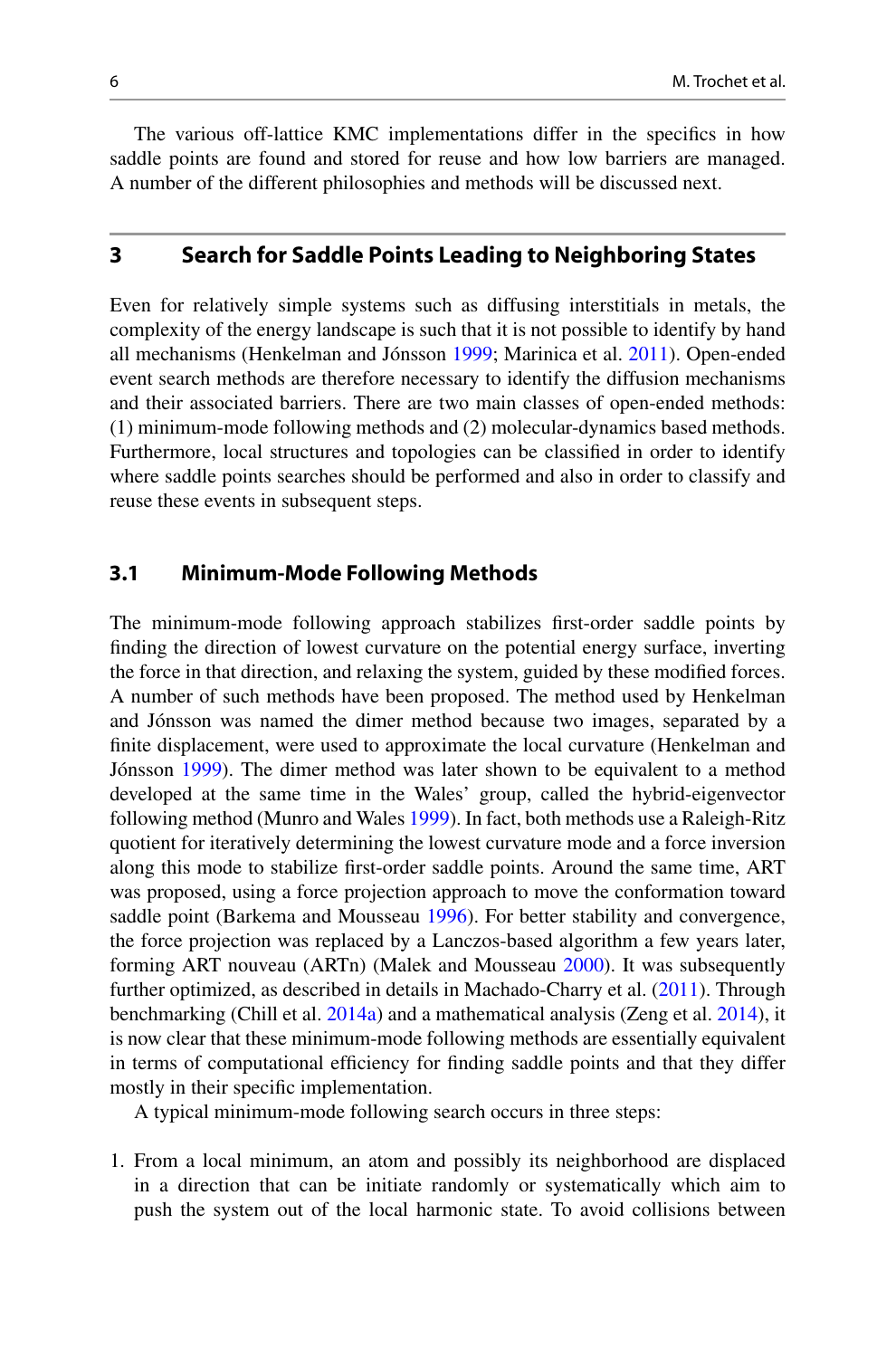atoms, the system can be partially relaxed in the hyperplane perpendicular to the displacement. This procedure can also be repeated until the lowest eigenvalue becomes negative or falls below a given threshold (typically between −1 and  $-10 \text{ eV}/\text{\AA}^2$  for bulk semiconductors and metals).

- 2. The system is iteratively maximized along the negative (lowest) eigenvector and minimized in the hyperplane orthogonal to this direction. In the dimer and hybrid-eigenvector following methods, this is accomplished by following an effective force with the component along the negative mode inverted. Any optimizer, such as L-BFGS (Nocedal 1980), can then be used to converge to a first-order saddle point. In the ARTn method, the system is moved along the direction of the negative eigenvalue away from the initial minimum, and the energy is minimized in the orthogonal hyperplane at each iteration. In ARTn, if at any point the lowest eigenvalue becomes positive, iteration is stopped, and a new event search is launched, going back to (1). If the lowest eigenvalue becomes positive in the dimer method, the system is pushed up along the lowest positive mode until a negative mode is recovered. For either of these methods, a saddle point is considered located when the total force on the system falls below a given threshold (typically 0.01 eV/Å) with a negative lowest eigenvalue.
- 3. From the saddle point, the system is displaced along the negative mode and relaxed to find the connecting final minimum, completing the event.

Although the initial deformation is often limited to an atom and its surroundings, all the atoms in the box are allowed to respond to this change and to move, avoiding constraints on the nature and the size of the transition state. As the system leaves the harmonic basin and converges onto a first-order saddle point, however, many atoms initially displaced fall back close to their original position as events tend to be local in nature. In ARTn typically 50% of the time the negative eigenvalue is lost as the system is pushed along the eigenvector associated with the lowest eigenvalue, and it falls back into the initial minimum, as the structure of the energy landscape can include shoulders and bumps that do not lead to transition state. Any attempt to eliminate these lost events requires large initial deformations that typically bring the system to saddle points that are not directly connected to the initial minimum, breaking the continuity of the trajectory. With the dimer method, when a negative mode is lost, the system follows the lowest mode up the potential until a negative mode is recovered. While this approach allows minimum-mode following searches to push through positive curvatures, there is a greater chance of finding saddles that are disconnected from the minimum. The recently developed *κ*-dimer method, (Xiao et al. 2014) which uses the isocontour curvature to detect boundaries of the initial state, largely eliminates the problem of disconnected saddles.

The discovery of disconnected saddles is not always a problem. Wales and collaborators, for example, use large deformations to facilitate the construction of a transition matrix and can be then used to extract global kinetic information (Wales 2002). For other applications, however, it is essential to produce a continuous trajectory, and all transition states are tested to ensure that they are directly connected to the initial minimum.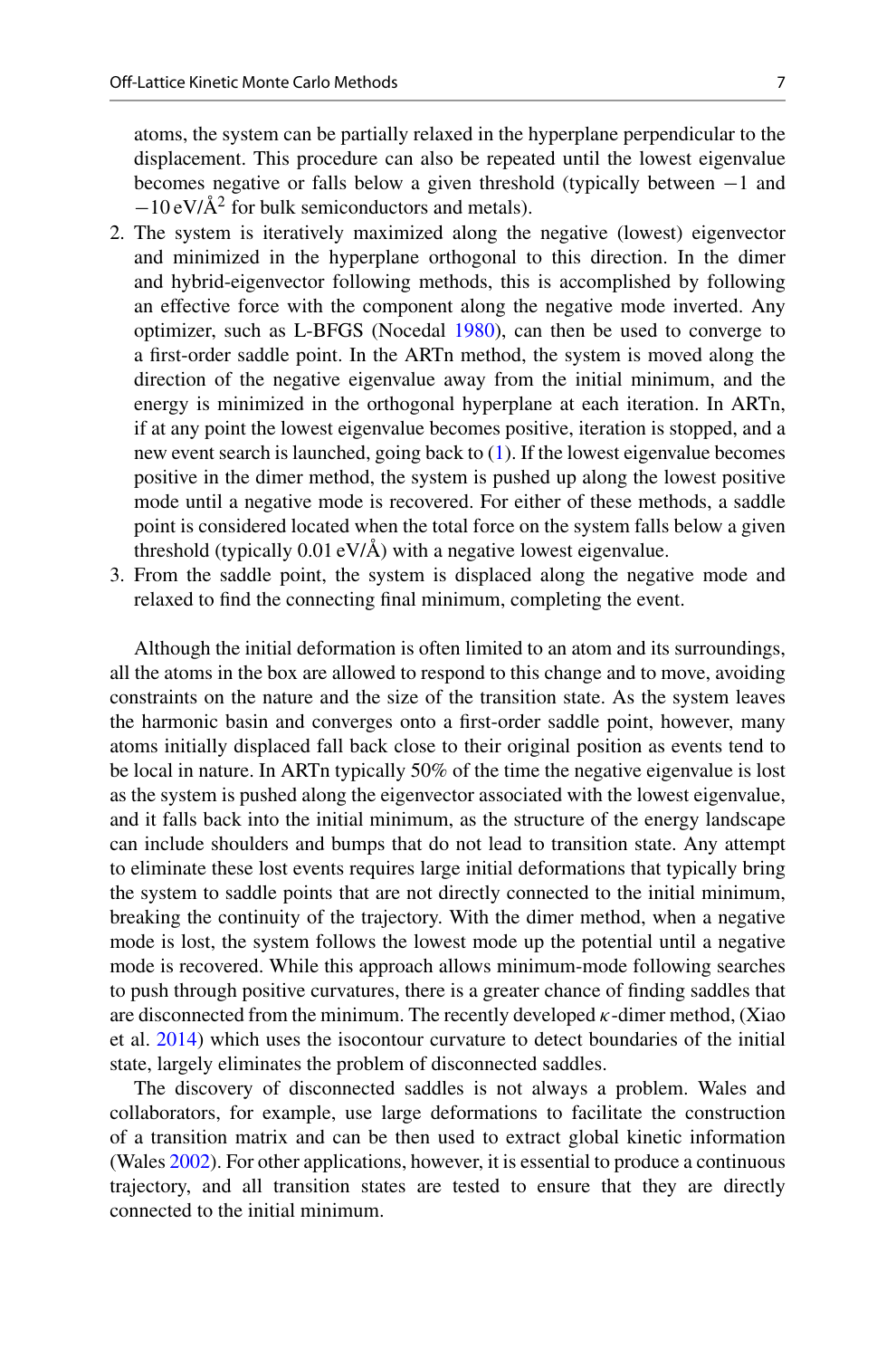As long as the lowest eigenvalue remains negative, moving to the saddle point is straightforward. While a convergence force of 0.01 eV/Å is generally chosen, ensuring convergence of the energy barrier to less than 0.01 eV within a few hundred force evaluations, the convergence criterion can be tightened.

## **3.2 High-Temperature Molecular Dynamics**

An alternative to minimum-mode following methods for finding saddle points is to perform high-temperature MD initiated within the current state and use periodic quenching to see if a transition has been made. When a transition to a new state is detected, a double-ended saddle search method is used to find the minimum energy path between the two states. An efficient strategy for this is to use the climbingimage nudged elastic band method (Henkelman and Jónsson 2000; Henkelman et al. 2000) and then optionally, to save computational time, switch to a minimum-mode following search from within the neighborhood of the saddle.

The MD approach for finding saddle points from an initial state is very similar to the temperature-accelerated dynamics method (Sørensen and Voter 2000). The difference is that temperature-accelerated dynamics uses high-temperature MD to find for the first escape that would take place at the low temperature of interest, using harmonic TST to extrapolate to the low-temperature escape time. For offlattice KMC, high-temperature MD is used to find all of the low-energy escape mechanisms and rates. What is common to both methods is that the use of MD to search for saddles can provide a rigorous confidence measure in the accuracy of the simulation. In the case of off-lattice KMC, this confidence measure is the fraction of the rate table which has been found using the MD saddle searches (Chill and Henkelman 2014).

Each MD saddle search typically takes more computational work to find a saddle than a minimum-mode following search. For off-lattice KMC, however, the cost of finding any one saddle is less important than the cost of evaluating the full rate table. For that, MD and minimum-mode following searches are competitive. If there is sufficient knowledge about the system to target minimum-mode following searches, they can find the rate table more efficiently. However, if there are many processes available to the system, MD searches can selectively find those which are most important because events with a higher rate are found more rapidly than slow events with MD searches (Chill and Henkelman 2014). Independent of efficiency, however, the main benefit of the MD searches is the confidence measure that it provides and the simplicity of having just one parameter to set, the high temperature, although anharmonicity may induce a false sense of completeness as discussed below.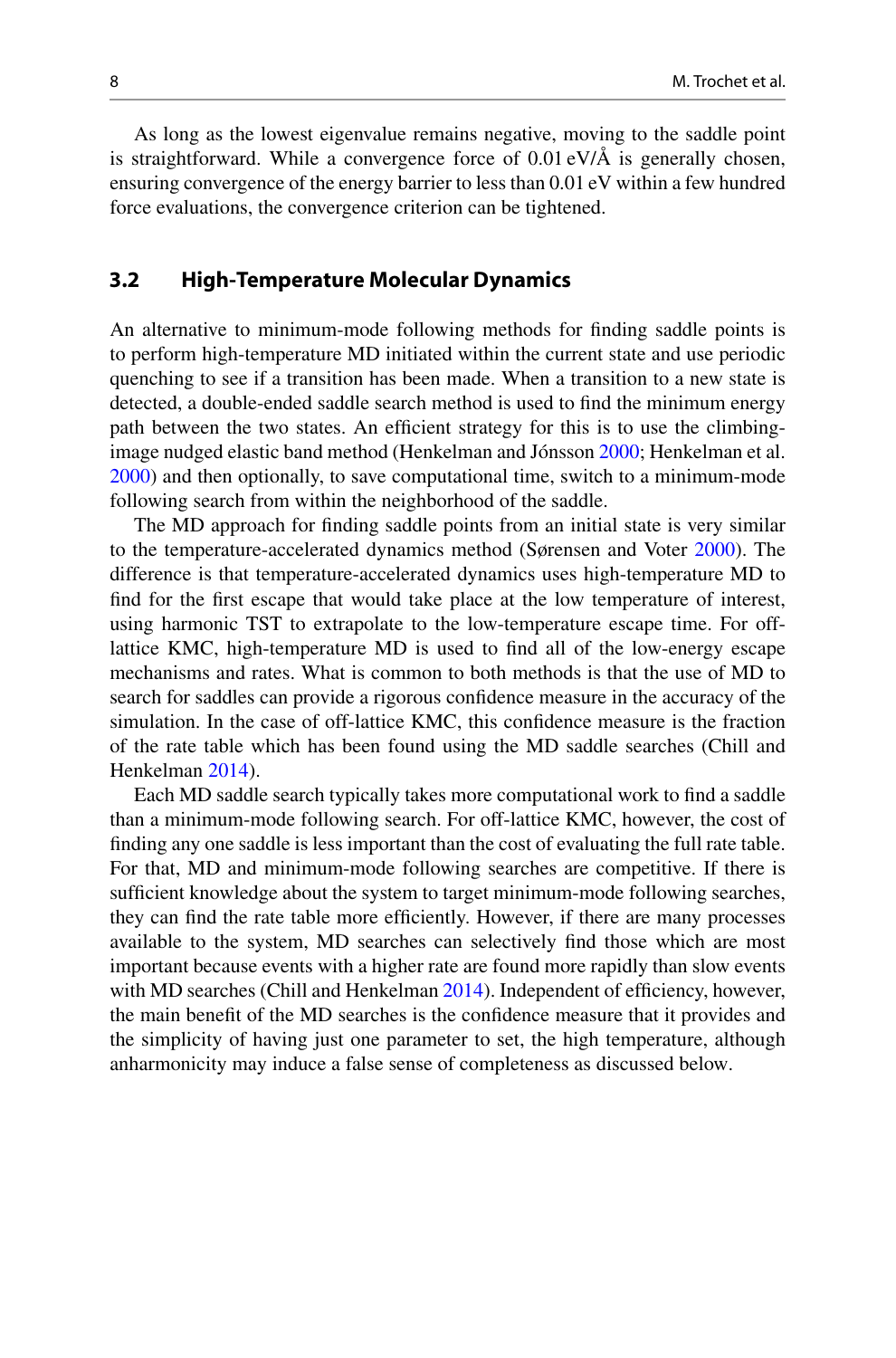# **4 Classifying Local Off-Lattice Environments**

It is a good practice to classify local structures in order to identify those on which the saddle point searches should be centered, as well as to catalog events to be reused for future use. Several strategies for classifying structures and storing saddle point information are described here.

# **4.1 Lattice-Based Classification**

To be useful, structural classification must be able to reduce a wide range of global conformations onto a finite set of locally defined variables. When atomic motion is limited to a discrete set of positions, there is no ambiguity when comparing two states: they're the same or they're not. For off-lattice calculations, atomic positions can occupy a continuous range of values. In effect, it is highly unlikely for two different global conformations to present identical local environments. To classify and compare structures in an off-lattice system, it is possible to define a discretization procedure that will map the continuous array of solutions into a discrete set of states while ensuring that these states share sufficient similarity when it comes, for example, to their list of diffusion mechanisms.

Pattern recognition approaches, such as the one adopted by Trushin et al. (2005) with the self-learning kinetic Monte Carlo method (SLKMC), are a step away from standard predetermined catalogs, allowing to treat a wider range of conformations and, therefore, better include local strain effects. Nevertheless, this algorithm still requires an underlying lattice to ensure the discretization of the configurations and events, and, while barriers are constructed on the fly, the event catalog consists only of single-atom nearest-neighbor hops characterized using the drag method.

With the self-evolving atomistic kinetic Monte Carlo (SEAK-MC), Xu, Osetsky, and Stoller Xu et al. (2011) propose an off-lattice approach limited to near crystalline configurations with an on-the-fly event searching step. A particular feature of this approach is the construction of *active volumes* associated with defects or noncrystalline environments. These defects are identified using a geometric criterion. Focusing on these defective regions reduces the computational effort for constructing an event catalog. Dimer (or ARTn Béland et al. 2015a) searches are used to search for mechanisms, starting from each defect in the active volume. After a KMC step, only the defects in the affected active volume are sampled for diffusion; events associated with other regions are simply carried over from the previous step. Although SEAK-MC can handle more complex environments than SLKMC, because of its reliance on defects to identify active volume, the method is not applicable to fully disordered configurations. Since it does not reconstruct all barriers after each step, moreover, SEAK-MC does not fully take into account long-range elastic effects.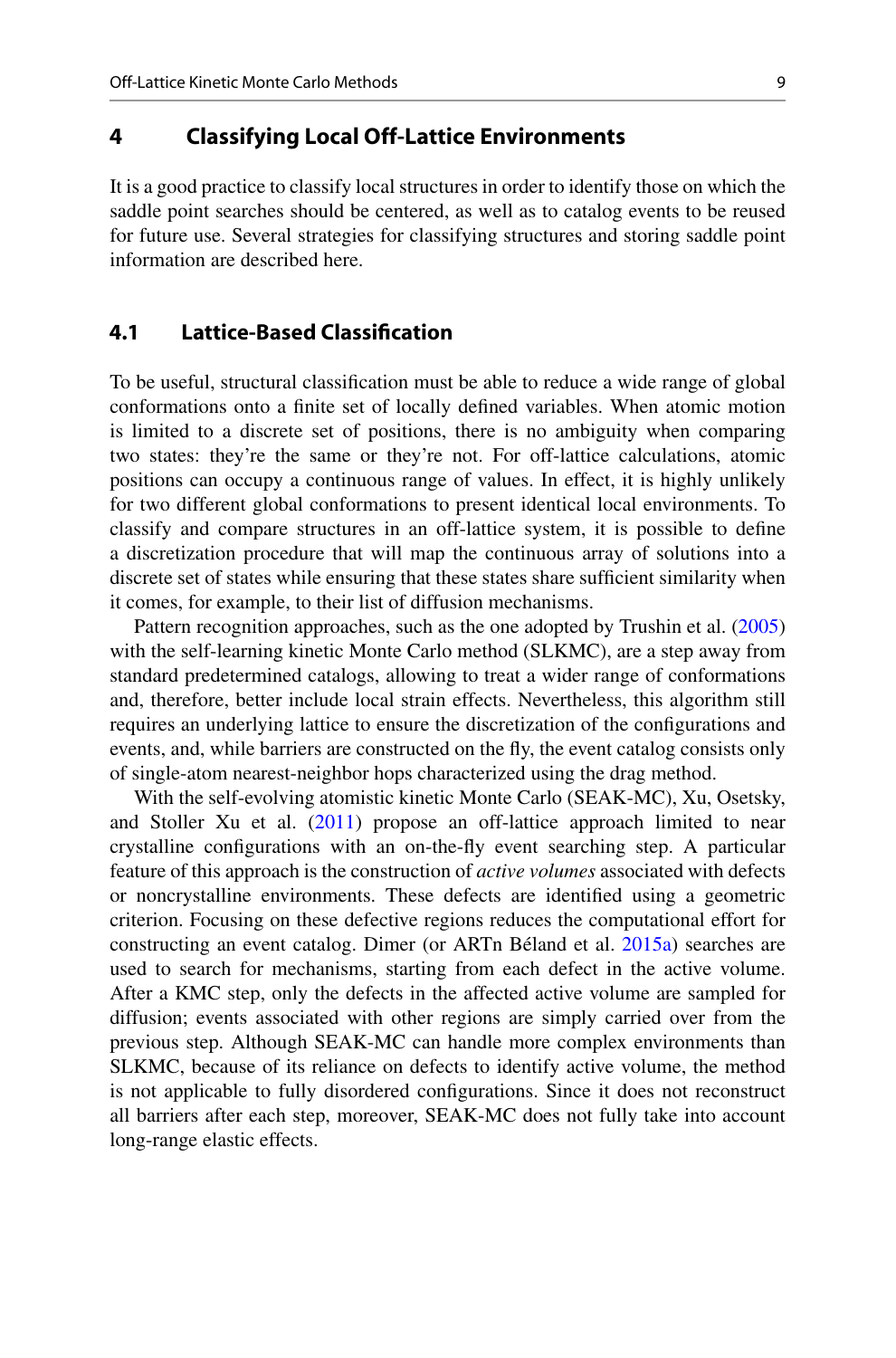

**Fig. 2** The topological classification of each atom, in k-ART, is determined by its local environment. (**a**) An atom and its neighborhood are first identified; (**b**) vertices are drawn between atoms within a cutoff distance generally selected between first and second neighbor; (**c**) the resulting graph is then sent to NAUTY, which returns an identifier characterizing the automorphic class its belongs too and a set of transformation onto a reference graph

# **4.2 Topological Classification**

Introducing a topological classification, the kinetic activation-relaxation technique (k-ART), first published in 2008 (El-Mellouhi et al. 2008), lifts these limitations and is the first fully off-lattice KMC approach with on-the-fly cataloging.

K-ART attributes a topological key to each atom in a cell based on its local environment (see Fig. 2): all neighboring atoms within a sphere centered on the reference atom are considered as vertices of a graph, with edges drawn between atoms within a specific cutoff, typically, but not always, set between first and second nearest distances. As a function of the system's complexity, the sphere radius is generally set between 6 and 8 Å, including around 50 to 80 atoms. The graph, as generated, is then sent to NAUTY, a rich topological analysis code developed over many decades by McKay (McKay et al. 1981; McKay and Piperno 2014) used as a library by k-ART. NAUTY returns a key characteristic of the graph's automorphic class as well as a mapping list into a reference graph. This list is used by k-ART to map specific local environments onto reference configurations found in the event catalog.

For each key, a series of ART nouveau event searches is launched centered on the atom associated with this key. Saddle points with different topological keys are considered unique and stored. The topological key associated with a specific atom defines the list of possible events it can undergo. Using the mapping list, it is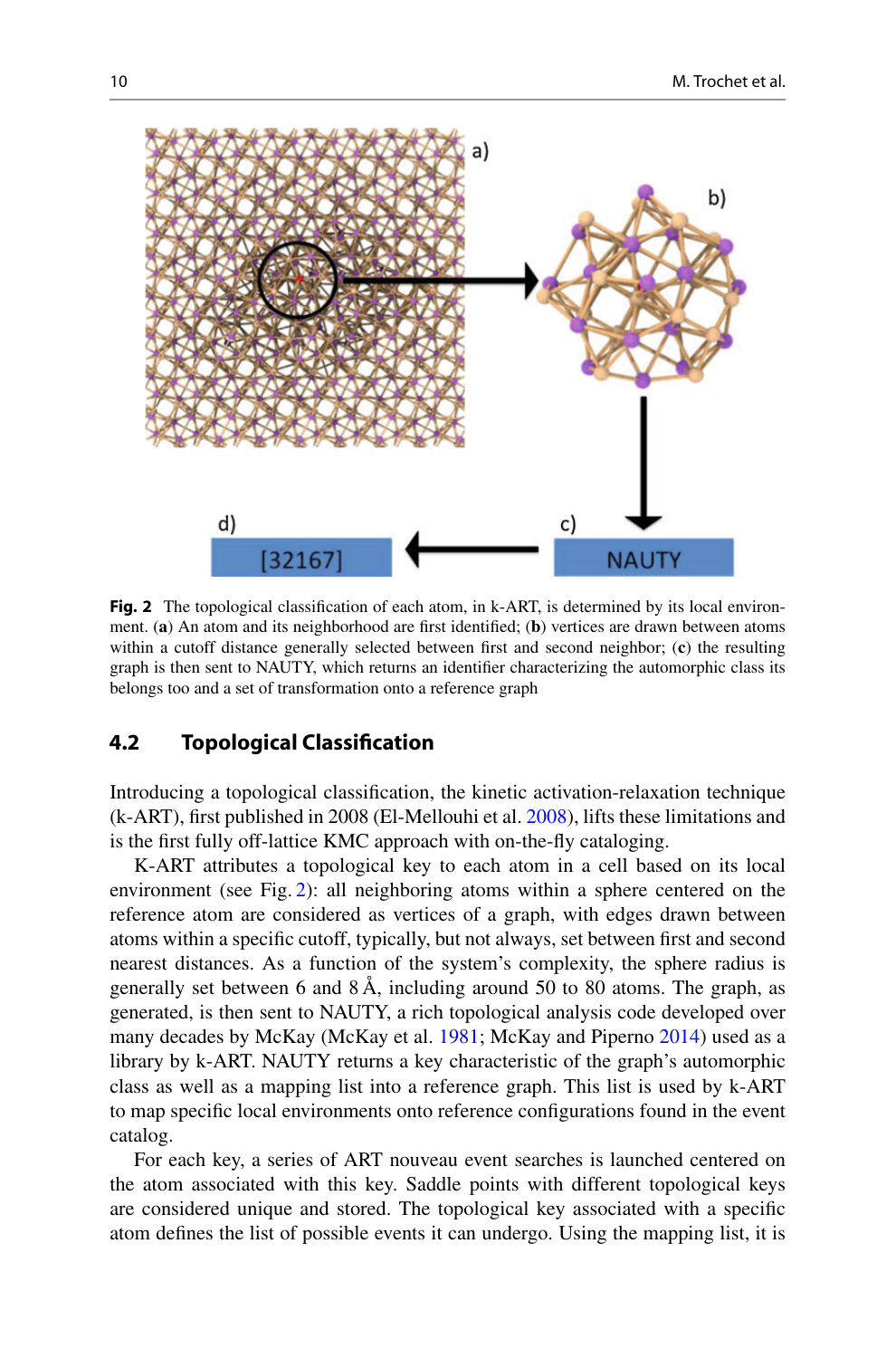possible to assign a correspondence between the specific environment and the atoms in the catalog associated with the generic event. Using this correspondence and the atomic positions of the generic configuration at the saddle point, one can reconstruct an approximate saddle point for the specific configuration. In the presence of strain, this saddle point will be close to the reference event, but not exactly the same, and a few steps of ART nouveau relaxation are needed to converge onto the specific saddle point, providing a precise information on the geometry and energetics of the transition state.

K-ART's basic assumption poses that local minima in the same automorphic class share a unique set of events, characterized by the topological classifications, with the geometrical details at the saddle point depending on the elastic deformation. This allows k-ART to store events based on the local topology and reconstruct their specific geometry at these specific points on the energy landscape. This assumption is valid most of the time for three reasons: (i) the correspondence is set to work only at specific points on the energy landscape – minima and first-order saddle points; (ii) the correspondence holds therefore only for a given forcefield or, equivalently, a unique energy landscape; and (iii) the local graph is reconstructed after it is embedded within the larger two- or three-dimensional space and attached to the rest of the network. This one-to-one correspondence between topology and geometry can fail. However, this failure can be identified readily as activated configurations reconstructed from a reference geometry will not show a first-order saddle point in their vicinity. In general this error indicates that more than one geometries is associated with the topology. To lift this degeneracy, k-ART reduced the edge cutoff criterion until these geometries are assigned to different classes.

PESTO, by Louis Vernon (Vernon et al. 2011; Vernon 2010, 2012), is a variation on adaptive KMC, which has integrated a number of k-ART's features. While topological classification in k-ART is based on the local environment of *atoms*, PESTO is based on the local environment of *defects*. This is a three-step process. First, defects are identified using a variety of schemes including comparison to a reference lattice. These defects can be point or extended defects. Second, NAUTY is used to identify the defect's topology. While k-ART looks at cluster of atoms centered on individual atoms, PESTO looks at cluster of atoms centered on defects. Third, the positions of the atoms in this cluster are compared to those of previously stored clusters for this topology. If they match those of the stored cluster, the configuration is considered to be known. If they do not, the configuration is considered to be new and it is stored.

In 2016, Alexander and Schuh developed a version of k-ART that used a systematic and orderly search and classified transition based on atomic motion vectors, rather than a topological classification. Displacement vectors of each atom between the saddle point and the initial state and between the final and the initial states are stored for future comparisons. Comparison of two transitions is performed by comparing the *x,y*, and *z* displacement of each atoms of both transitions. The goal pursued by Alexander and Schuh is to evaluate the convergence of the residence time by assessing the completeness of search for any configuration in the potential energy landscape.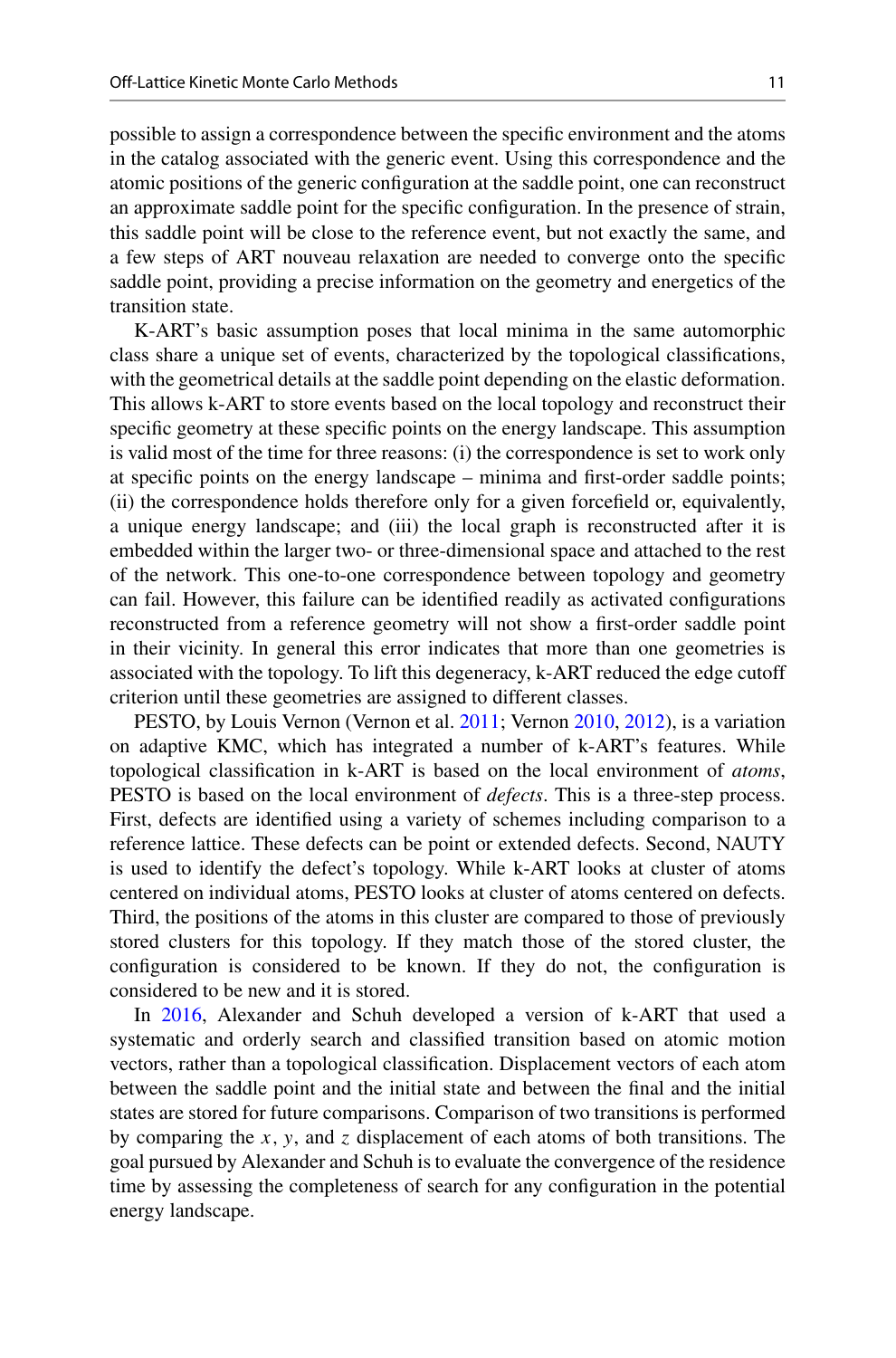

**Fig. 3** Kinetic database example of OH and CO reacting on Au(111). When a new reaction mechanism is found, the configurations of the moving atoms and their first neighbors are stored in the database. In any subsequent state, the database is queried to see if any known initial or final states match

# **4.3 Geometric Classification**

An alternative to characterizing local environments by the bonding topology is to directly use the atomic geometry of the atoms which participate in a reactive event. In the kinetic database (KDB) approach (Terrell et al. 2012), all atoms that move by more than a specified distance are considered part of the reaction mechanisms. The position of those atoms in the initial, saddle, and final states, as well as their direct neighbors, is stored in the KDB. Figure 3 shows a calculation of CO oxidation on Au(111) in the presence of hydroxyl, using forces from density functional theory (Ojifinni et al. 2008). When a hydroxyl formation mechanism is discovered, the local geometry of the reacting atoms are stored in the KDB. Later in the simulation, or in an entirely different simulation, the KDB tries to match the reaction mechanisms stored to the current geometry. Specifically, matching is done using a geometric fingerprint of each atom in the database structure (initial or final state geometries). Using a depth-first tree search, neighboring atoms in both the database and current configuration are matched. If a complete match is made, the optimal alignment is calculated, and a score is assigned to each candidate, based upon the difference in atomic positions between those in the database and those in the current configuration. In Fig. 3, the final hydroxyl structure in the database was matched to a hydroxyl on the surface in a subsequent step in the off-lattice KMC simulation. The KDB is then used to predict possible saddle points by moving the local atoms to their saddle point configuration from the database. These suggested saddle geometries are used as initial configurations for minimum-mode following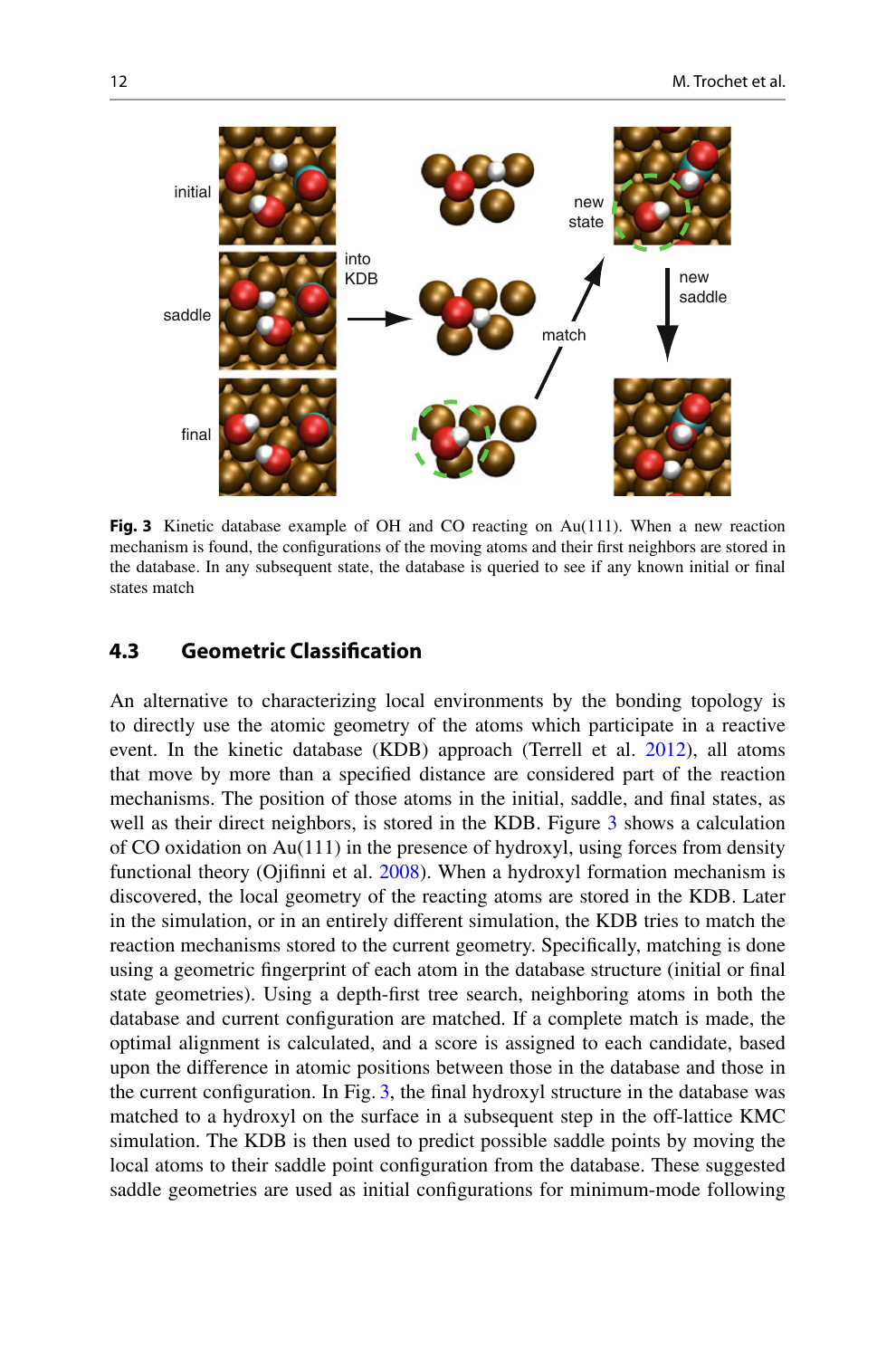searches so that the true saddle point and rate of the event in the new environment are calculated. Importantly, the KDB is used to provide approximate saddle point configurations for the current geometry based upon what has been seen before. Only if an exact saddle can be found is the mechanism entered into the rate table. In this way, there is no additional approximation for off-lattice simulations using the KDB. As the database stores a greater number of kinetic events, saddle suggestions become more accurate and converge more rapidly to true saddles, when they exist, so that the cost of the off-lattice KMC simulation approaches that of KMC.

There are some key differences between the topological classification of reactive events used in k-ART and the geometric classification in the KDB. K-ART has the advantage that matching structures from the database to the current simulation is extremely efficient. Also, if there is sufficient trust in the catalog of events in the database, then new saddle searches need only to be done when an unknown topology is reached. In the KDB, on the other hand, the structure matching is not discretized; geometries which are close, but not exact, are used to suggest saddle point structures. When these structures are converged, the exact geometry of the saddle and the activation energy are calculated. If no saddle point is found, the loss is only the computational time required for the saddle search. Both methods can be used to store and recover information that has been learned to accelerate off-lattice simulations.

# **4.4 Challenges in the Event Reconstruction**

Reconstruction of saddle points is crucial in any scheme that creates a generic catalog built either on geometrical or topological keys as symmetry operations and elastic deformations in an off-lattice system must be taken account.

To describe this challenge, we focus here on the topological approach used in k-ART, which creates a catalog based on reference geometries at the initial minimum and saddle point and uses the knowledge of current geometry at the minimum and the correspondence between the reference and the current topologies at the minimum to reconstruct a new saddle point.

- 1. Atoms of the current minimum configuration are matched with the reference minimum using the correspondence between the two graphs drawn by NAUTY.
- 2. A reference frame is then constructed, by comparing the relative positions of the various atoms in the two configurations.
- 3. Atoms in the current minimum are then displaced using this reference frame, according to the difference between the reference saddle point and energy minimum.
- 4. The energy and forces are evaluated on the reconstructed activated state. If the activation energy difference between the reconstructed and the reference state and the absolute forces in the reconstructed state are below given thresholds, the reconstruction is considered successful ARTn is applied to converge to the nearby saddle. If not, then the possibility that many correspondences between the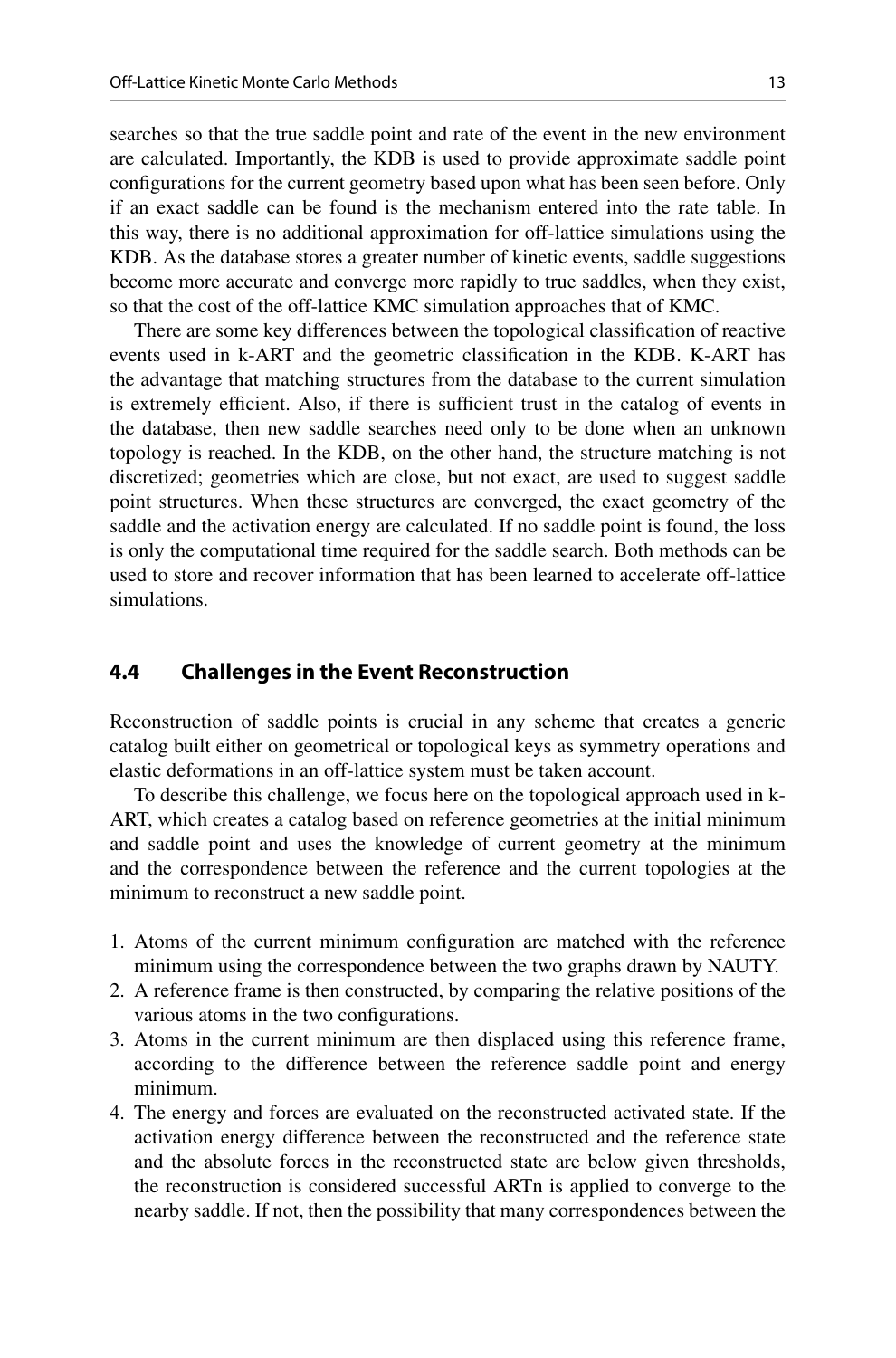

**Fig. 4** Reconstruction of a saddle point from the topological classification. (**a**) ART nouveau generates an event from the initial topology of a central atom (red sphere). (**b**) Once ART nouveau search is done, k-ART reconstructs each event associated with the same initial topology: topological correspondence of two central atoms (blue and red spheres). (**c**) Applying geometrical symmetry is needed to the initial structure of the second central atom (blue sphere) as well as the saddle point and final structures. (**d**) Finally, guess structures (i.e., saddle point and final applied of the second central atom) are then refined using ART nouveau to include elastic deformations

reference and current graphs exist is considered and a number of permutations in the correspondence labeling are attempted, based on various reconstructed reference frames.

5. When no attempted reconstruction is accepted, k-ART concludes that the correspondence between topology and geometry for this environment is not unique. The cutoff for defining edges between atoms is then modified, and the topology is split. If a new topology is found in the way, it is then populated by events, if a known topology is generated, the algorithm starts over for generating a specific event (Fig. 4).

The success in reconstruction depends closely on the graph. For compact systems, such as bulk metals or semiconductors, a graph containing between 50 and 70 atoms, with edges drawn between nearest neighbor atoms, is sufficient. For an anisotropic system such as graphene, however, it is necessary to define long-enough cutoff to ensure that planes are linked. Reconstruction also requires that a specific saddle point related to the generic one exist. For high-enough barriers, typically above 0.1 eV, a deformation strong enough to make such a barrier disappear would lead to a change in topology. For low barriers, particularly surrounding unstable points, this is not always the case. To avoid this problem, one can systematically recreate the event catalog associated with a given topology when such a low-energy barrier disappears, either automatically cross or simply ignore them.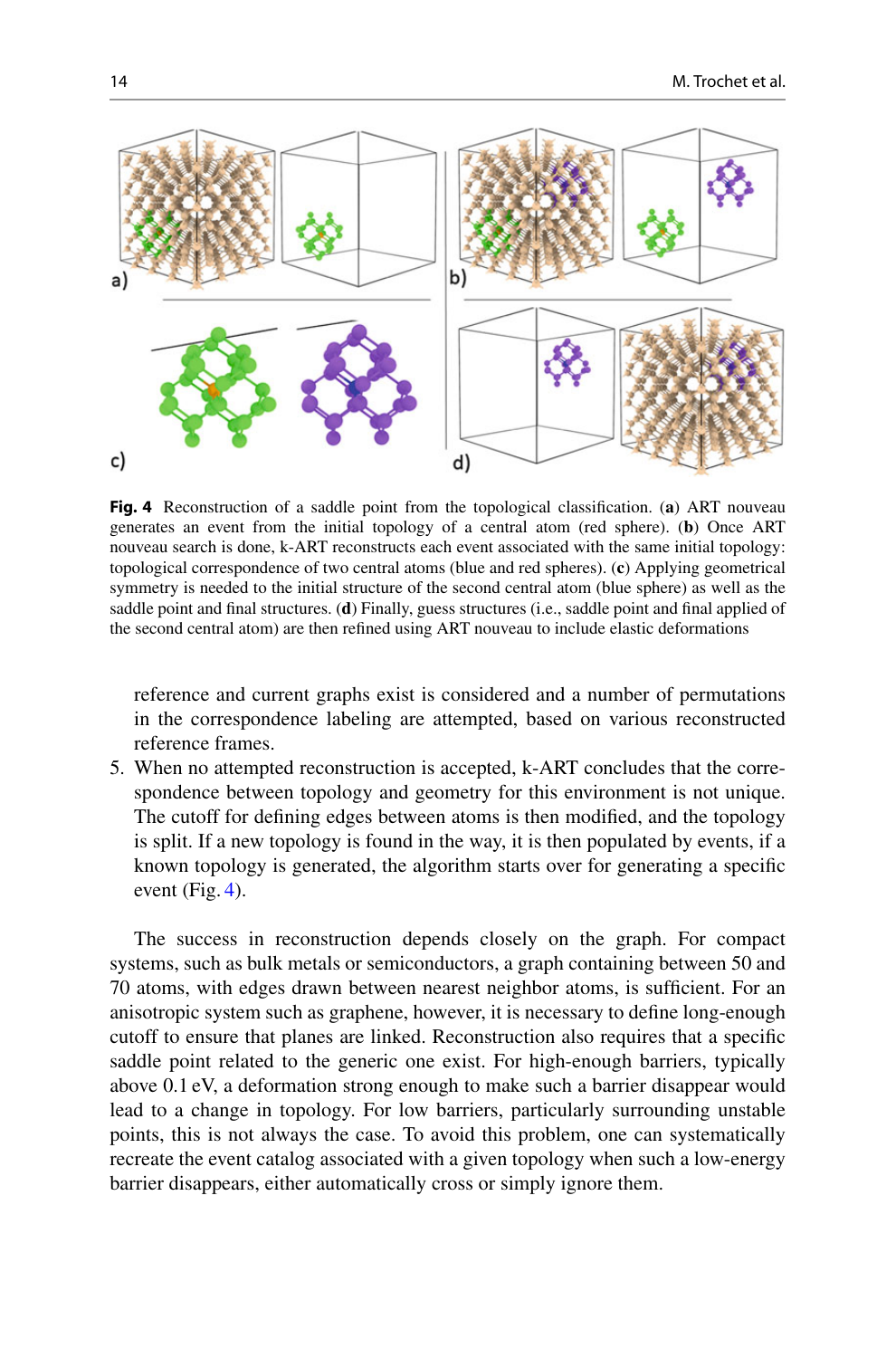# **5 Confidence in the Completeness of the Saddle Point Catalog**

An important parameter for off-lattice KMC is determining how many saddle point searches must be done. Too few searches will lead to incorrect kinetics, but searches can be computationally wasteful if all important transitions are already known. Some methods – such as k-ART and SEAK-MC – perform a finite number of searches for each defect that is encountered. In the case of k-ART, the event catalog is reused for all know topologies; new searches are performed to complete the catalog or to complete it, if a new topology is added. New searches are also performed to improve the event catalog, for very common topologies (searchers are added every log-10 times a topology is found). In SEAK-MC, the event catalog for a given defect is destroyed after the execution of one of those events and is rebuilt from scratch every time a defect is encountered.

When using minimum-mode following searches to find saddles, the completeness of the KMC catalog can be estimated from the statistics of how often new saddles are found. For example, if an increasing number of searches are done without finding any new events, there should be a growing confidence that the rate table is complete. Importantly, however, there can be a wide range in the frequency at which different saddles are found, and this bias can lead to unquantifiable uncertainties in the completeness of the catalog (Henkelman and Jónsson 1999).

Another way to estimate the completeness of the event table is to use MD saddle searches, as discussed previously. The key difference between MD searches and minimum-mode following searches is that the probability of finding any event using MD is proportional to its rate. Since we are interested in rare events, basinconstrained MD at an artificially high temperature is used to determine possible reaction mechanisms, and harmonic TST is used to calculate the rate of the events at the low temperature of interest. To the extent that harmonic TST holds, one can calculate a well-defined estimator for the fraction of the rate table that is missing, based upon the amount of MD time that is used to determine the rate table and the events that have been found (Chill and Henkelman 2014).

It should be noted that while high-temperature MD searches can provide an estimate of the completeness of the catalog, the high-temperature event catalog may miss events for which the rate decreases as temperature increases. Such non-Arrhenius behavior would be due to strong entropic effects. Examples of such behavior include thermal stabilization of nano-voids (Perez et al. 2013) and dislocations (Kim and Tadmor 2014).

#### **6 The Low-Barrier Problem and Coarse Graining**

While off-lattice KMC is able to coarse grain over the fast atomic vibration time scale and model the slower time scale of the state-to-state dynamics, it is ubiquitous to have another separation of time scales between the fastest state-to-state events and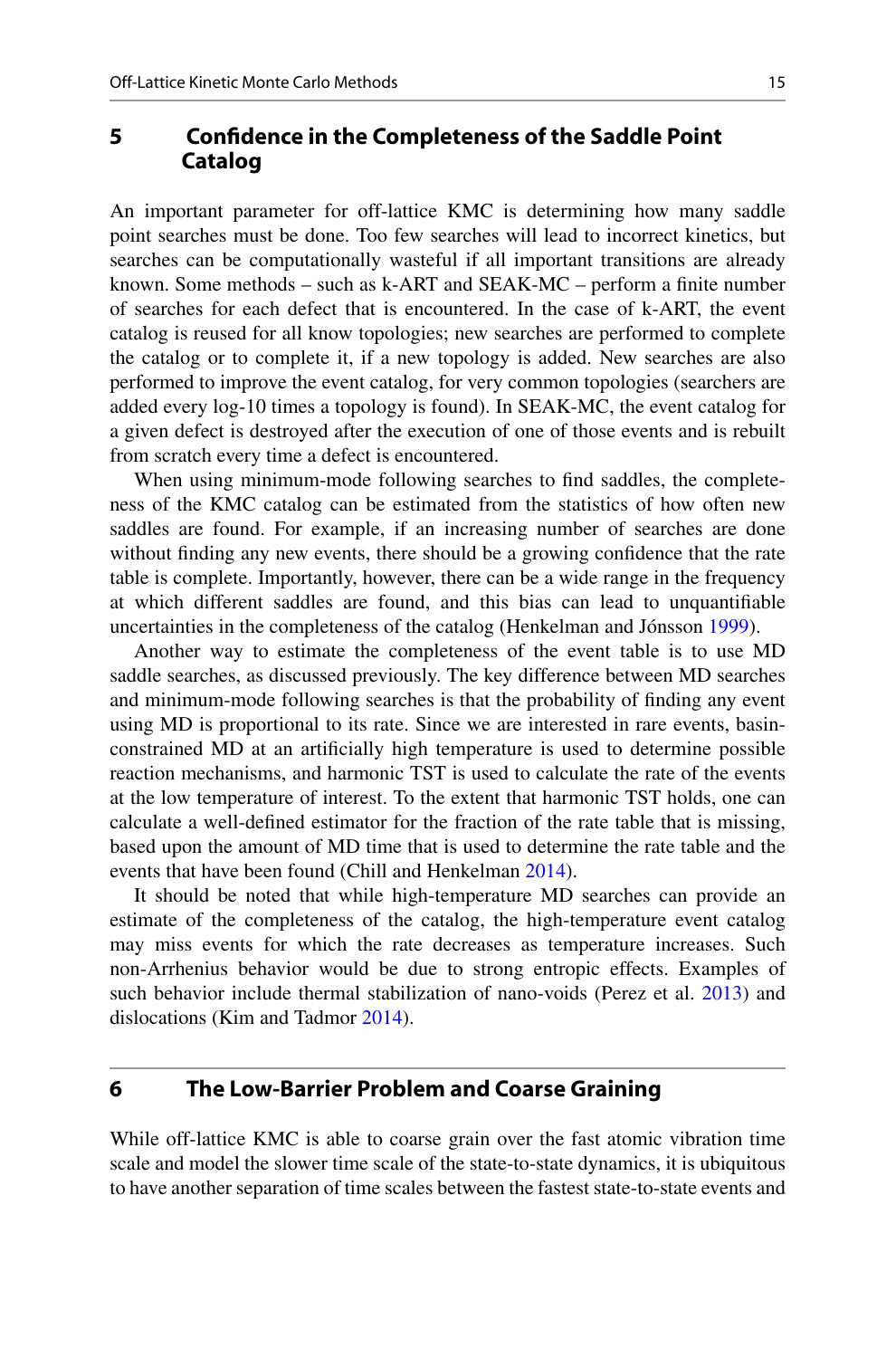slower time scales of interest. This so-called low-barrier problem describes how offlattice KMC simulations can spend all of the computational time on fast events so that they are not able to reach long time scales.

A key idea that has been used to bridge the gap between fast and slow events is the framework of the Monte Carlo with adsorbing Markov chains (MCAMC), which was described by Novotny in 1995 (Novotny 1995). In this pioneering work, Novotny showed how the kinetics of a system that was partitioned into a set of transient states and adsorbing states could be solved to give a specific time for the transition from a transient state to a specific adsorbing state. Remarkably, this was shown to be possible without adding any approximations beyond the rates that are used in KMC regardless of the partitioning between transient and adsorbing states. This means that in an off-lattice KMC simulation, any set of states can be identified as transient, and the time to transition to a neighboring adsorbing state can be calculated using the MCAMC approach without additional approximations.

The exact calculation of transition times from transient states to adsorbing states requires an iterative set of matrix calculations each with dimension of the size of the total number of states involved. Novotny also showed that it was possible to simplify this calculation and instead calculate the average escape time from the transient states via the first moment of the escape time distribution (Novotny 2001). This approximation was later referred to as the mean-rate method (MRM) by Puchala et al. (2010) since the escape time from the set of transient states is characterized by a single rate. The mean-rate approximation works well when there is a separation of time scales between the transient and the adsorbing states. In this regime, the set of transient states has been referred to as a superbasin. The mean-rate method reduces the computational cost of escaping a superbasin to a single matrix inversion.

The MCAMC approach allows off-lattice KMC simulations to switch, at any point, between a KMC description of the state-to-state dynamics to a transition between any specified state of transient states to the neighboring adsorbing states. When MCAMC is done exactly, any set of transient states can be chosen, and so different definitions of the set of transient states have been proposed. On one extreme, all visited states can be considered transient so that every transition is made to a new state. This strategy was described in the Markov web, proposed by Boulougouris and co-workers (Boulougouris and Frenkel 2005; Boulougouris and Theodorou 2007). While advantageous in terms of being able to visit new states as rapidly as possible, this comes at the cost of losing the state-to-state detail of the trajectory to states that have been visited. Additionally, for simulations which are out of equilibrium and explore new parts of configuration space, including all states in the transient space add unnecessary cost to the matrix operations. Another possibility is to count the number of times that each state has been visited and combine states into a superbasin when the visit-count exceeds a specified threshold (Chill et al.  $2014b$ ). It is also possible to consider the energy of the states and the saddles between them (Pedersen et al. 2012) or combine states into a superbasin when they are connected by rates above a specified value, as in the basin-autoconstructing MRM (bac-MRM) (Brommer et al. 2014). However the superbasins are defined, they can grow as more transient states are explored.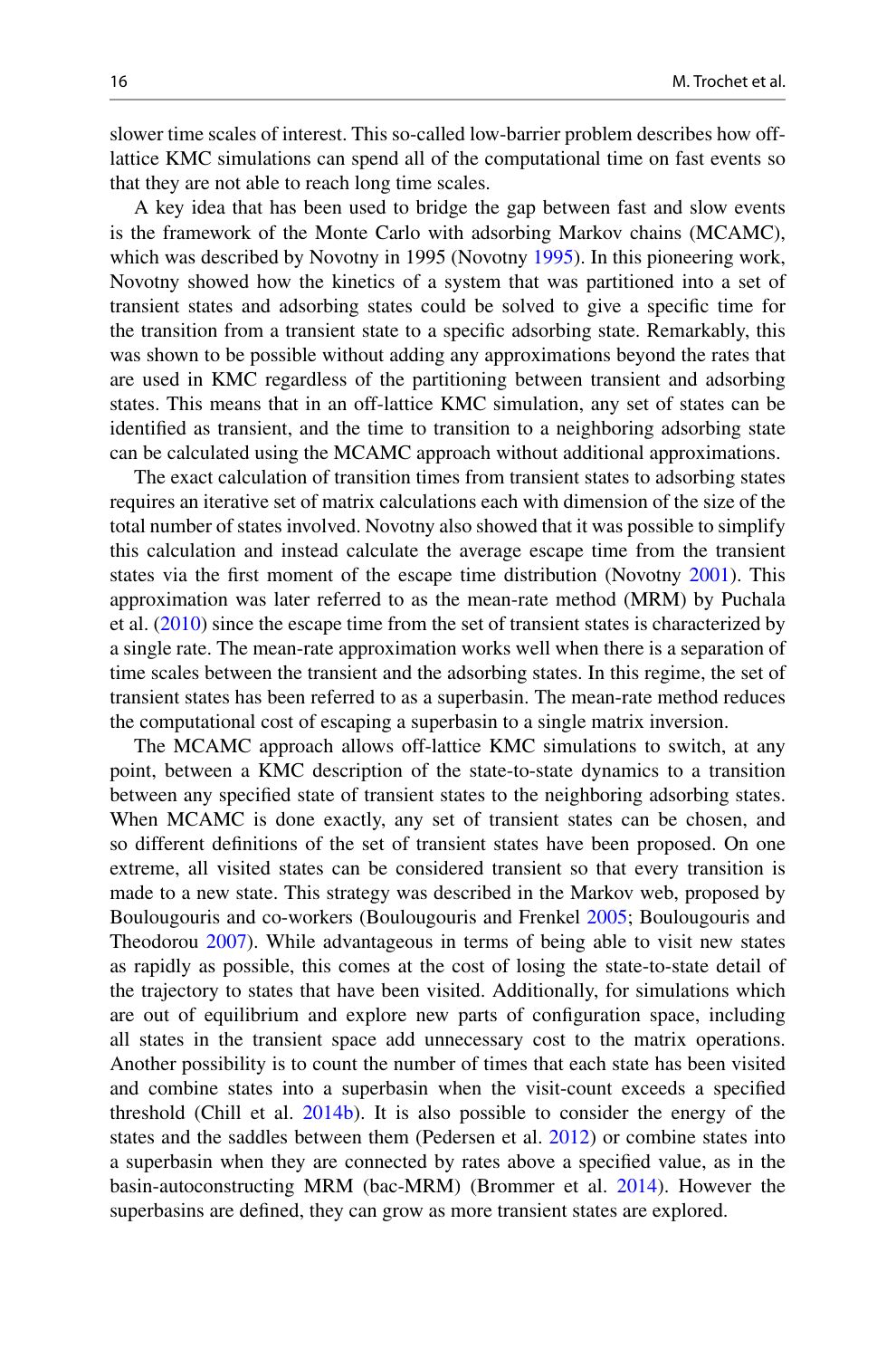# **7 How to Reduce Computational Costs**

The main computational costs of a typical on-the-fly KMC run are associated with the evaluation of forces and energies and the construction of neighbor lists. Neighbor-list costs can be decreased using standard cell and Verlet neighbor list methods. Computational cost reduction, for force evaluations, requires taking advantage of the fact that the reference states, in KMC, are effectively at zero temperature, allowing algorithms to exploit the local nature of activated events. Given the large literature on the neighbor-list cost-reduction techniques, this section will focus on the forces.

A number of studies (Mousseau and Barkema 1998b; Pedersen and Luiser 2014; Xu et al.  $2015$ ; Guterrez et al.  $2016$ ) found that initial deformations applied to search for saddle points should be local in order to successfully lead faster to a diverse set of activated events. No more than a few hundred atoms should initially be involved in the event search, and usually less. As the positions of atoms are optimized while reaching the saddle point, more atoms will be deterministically displaced (typically, a few thousand); an even larger number will be displaced as the system is relaxed into a new minimum. Notably, extended cascade-type concerted events can take place during this phase (Béland and Mousseau 2013). In other words, while relaxation should be performed globally, activation can generally be performed locally to maximize the probability of successfully finding saddle points.

Search algorithms can exploit the locality of activated events (Mousseau and Barkema 1998b). The simplest way is to impose activation volumes. For instance, Xu et al. (2011, 2015) showed that a spherical active volume of 4 lattice parameters is sufficient to capture the activation barrier for vacancy diffusion in BCC iron within 0.001 eV, while an active volume of 6 lattice parameters was sufficient for the case of the dumbbell interstitial, and an active volume of  $7.5 \text{ Å}$  could capture the kinetics of 37-interstitial clusters (Xu et al. 2013). In other words, saddle searches can yield accurate results by calculating forces and energies over a subset of a few hundred atoms. It is also possible to find saddle points using small active volumes and then refine them using increasingly larger ones.

Imposing strict active volumes does have drawbacks. For instance, such an approach imposes static long-range elastic interactions, preventing a dynamical reaction of the whole system. To avoid this bias, it is possible to dynamically update a list of active atoms during the event search (Béland et al. 2011; Joly et al. 2012) defined by those atoms with a minimum force acting upon them and their neighbors. As the search progresses, an increasing number of atoms will have non-negligible forces. This procedure can effectively make computational time scale sublinearly with system size, with no strong assumptions to be made about the size of the active volume involved during event searches (Joly et al. 2012).

Such an approach, while elegant, is difficult to implement with standard force field libraries such as LAMMPS (Plimpton 1995). In this case, one turns to a partial use of active volume. After a global energy minimization of the whole structure, to ensure that all elastic effects are fully incorporated in the local minimum, a sphere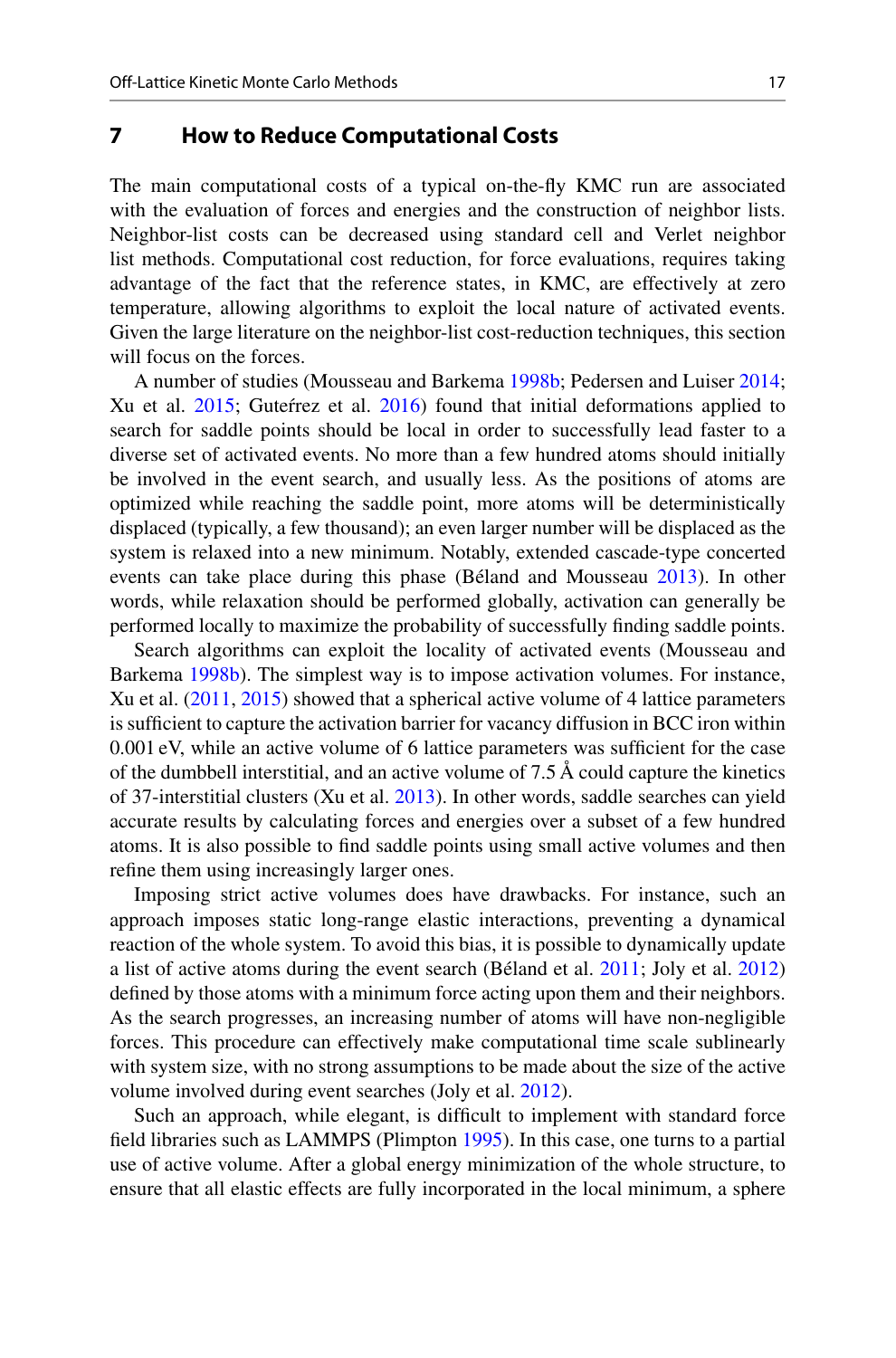

**Fig. 5** Graphical description of the local force calculations. Two spheres are centered on the same atom associated with a given topology. In the inner sphere (green atoms), all atoms can move following the activation. Atoms in the outer sphere (blue atoms) are fixed and contribute to ensuring that the correct forces apply to the inner atoms

is drawn around the central atom in the topology. An inner radius defines the set of atoms that are allowed to move during activation; a second, outer radius includes fixed atoms needed to ensure that the forces are accurate in the inner part. As a general rule, the inner sphere contains between 500 and 2000 atoms, while the outer shell is determined by the force field cutoff radius (Fig. 5) (Trochet et al. 2017). As with large enough active volumes, the error on the energy is small, and generic events are generated without further global relaxation at the saddle point nor the final minimum. Specific events, for their part, see by default the barrier fully relaxed at the saddle point after a first local relaxation, with the final configuration also relaxed globally. For systems with simple localized defects, it is possible to avoid a global relaxation at the saddle point for specific events, provided that the active volume is large enough, reducing the global relaxation only to accepted minimum states. The parameters to ensure a given error threshold must then be assessed specifically for each system. As a general rule, however, the use of local forces on systems containing 10,000 to 1 million atoms makes the event search almost order 1, considerably accelerating the algorithm without any significant loss in information or precision (Raine et al. 2017).

For the simulation of large systems, parallelization is crucial. An advantage of MC is that every event search can be performed independently, which means that many computer cores can simultaneously generate events to be added to the catalog. As mentioned in Sect. 7, one can accelerate the saddle searches by exploiting the locality of events. By increasing the number of "worker" computer cores proportionally to the number of saddle points to be generated, and by considering a local subset of atoms during saddle searches, the runtime between KMC steps will be approximatively independent of system size, if event management and KMC overhead costs are negligible.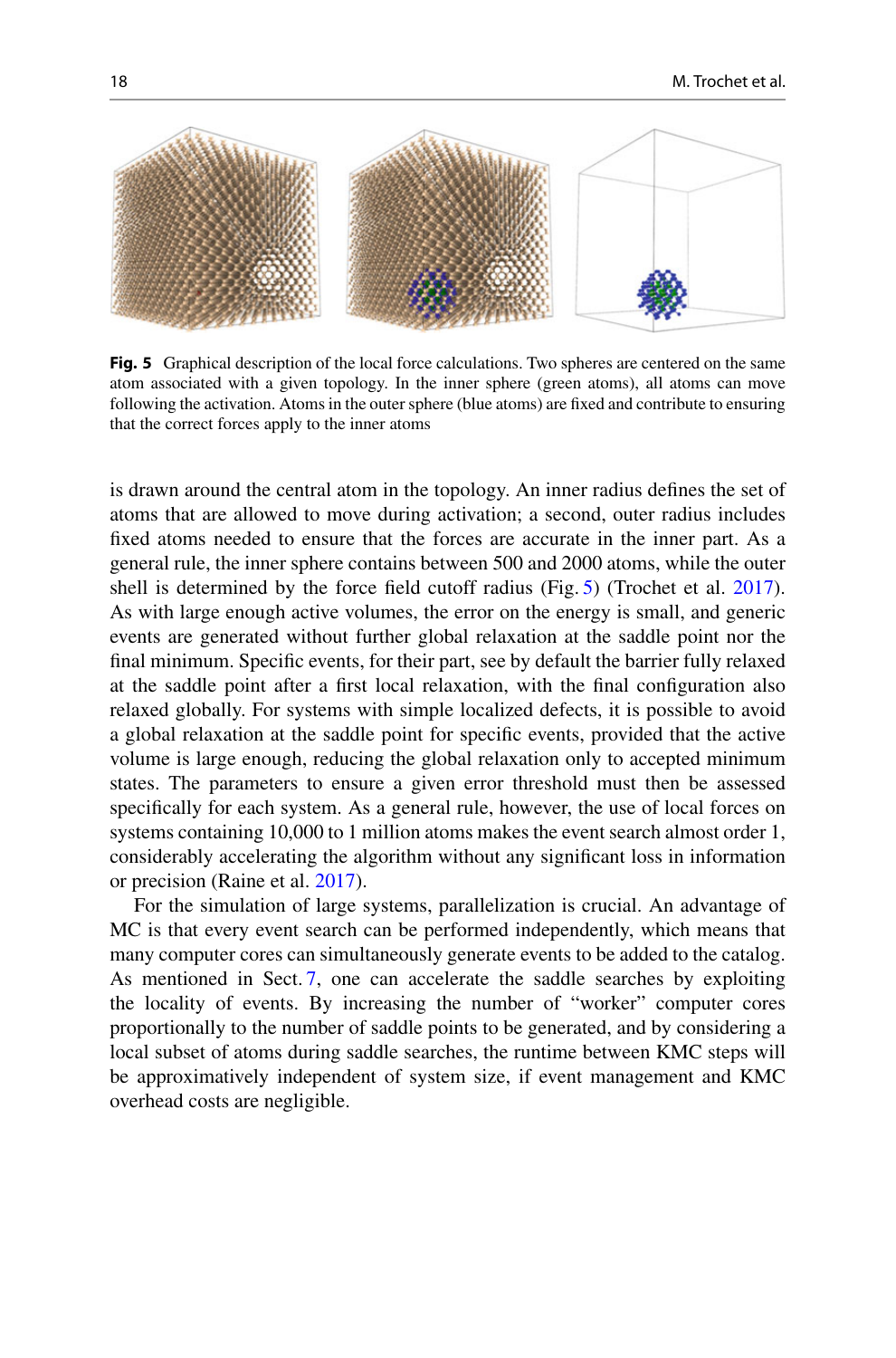# **8 Advantages of MC: Tricks and Shortcuts Available**

Monte Carlo methods present a major advantage over molecular dynamics: it is much easier to use tricks to focus on the problems of interest, since the system's evolution is event-based, instead of being continuous, offering a much better control on the rules that are used. In this section, we review a number of approximations, solutions, and tricks that make these off-lattice approaches more competitive that could be expected through a simplistic evaluation of their computational costs.

**The Low-Barrier Problem** We have already presented the approach for handling processes with low barriers. Such methods are crucial for long-time simulations of complex materials, with many low-barrier events. By solving analytically the inbasin kinetics, it is possible to effectively perform billions of jumps without having to compute them directly, allowing the simulation to reach the relevant time scale instead of being slowed down to a halt by irrelevant mechanisms.

**Constant prefactor** The use of constant prefactor is not essential, and some of us compute the prefactor for every event using the harmonic approximation. Nevertheless, for most compact system, the prefactor varies relatively little compared with the barrier, so it can be given a constant value, leaving the cost of evaluating a barrier to converging to a saddle point (Valiquette and Mousseau 2003). Clearly, however, as shown by Koziatek et al. (2013), the harmonic approximation fails in systems with significant density fluctuations, and it is generally necessary to, at least, demonstrate the validity of this approximation before using it. Prefactors can be affected by temperature, when barriers are low with respect to  $k_B T$ , as discussed previously. Overcoming this limitation requires likely to turn to thermodynamical integration, which is computationally heavy and has not yet been automated.

**Restricting event searches to specific environments** To decrease computational costs, it is possible to prevent off-lattice KMC calculations from searching for events in very stable environments. For example, when we are interested by a phenomena occurring on time scales of vacancy or interstitial diffusion, identifying events from perfectly crystalline environment, with barriers that are many eVs high, does not contribute to the dynamics. In some case, also, we can focus on specific regions, near a defect, for example, so that we may want to ignore the rest of the box, knowing that it will not contribute to the kinetics of interest. Off-lattice KMC calculations can therefore be instructed to ignore all crystalline topologies, specific atomic species, or regions when constructing its catalog.

**Biasing pathways** While the previous shortcuts do not significantly affect the kinetics of the system on the time scale selected, it is also possible to give up the correct kinetics in exchange for exploring specific pathways. This can be done in many ways. First, a general bias in a given direction can be imposed, either through a selection bias from a complete event catalog or through the construction of an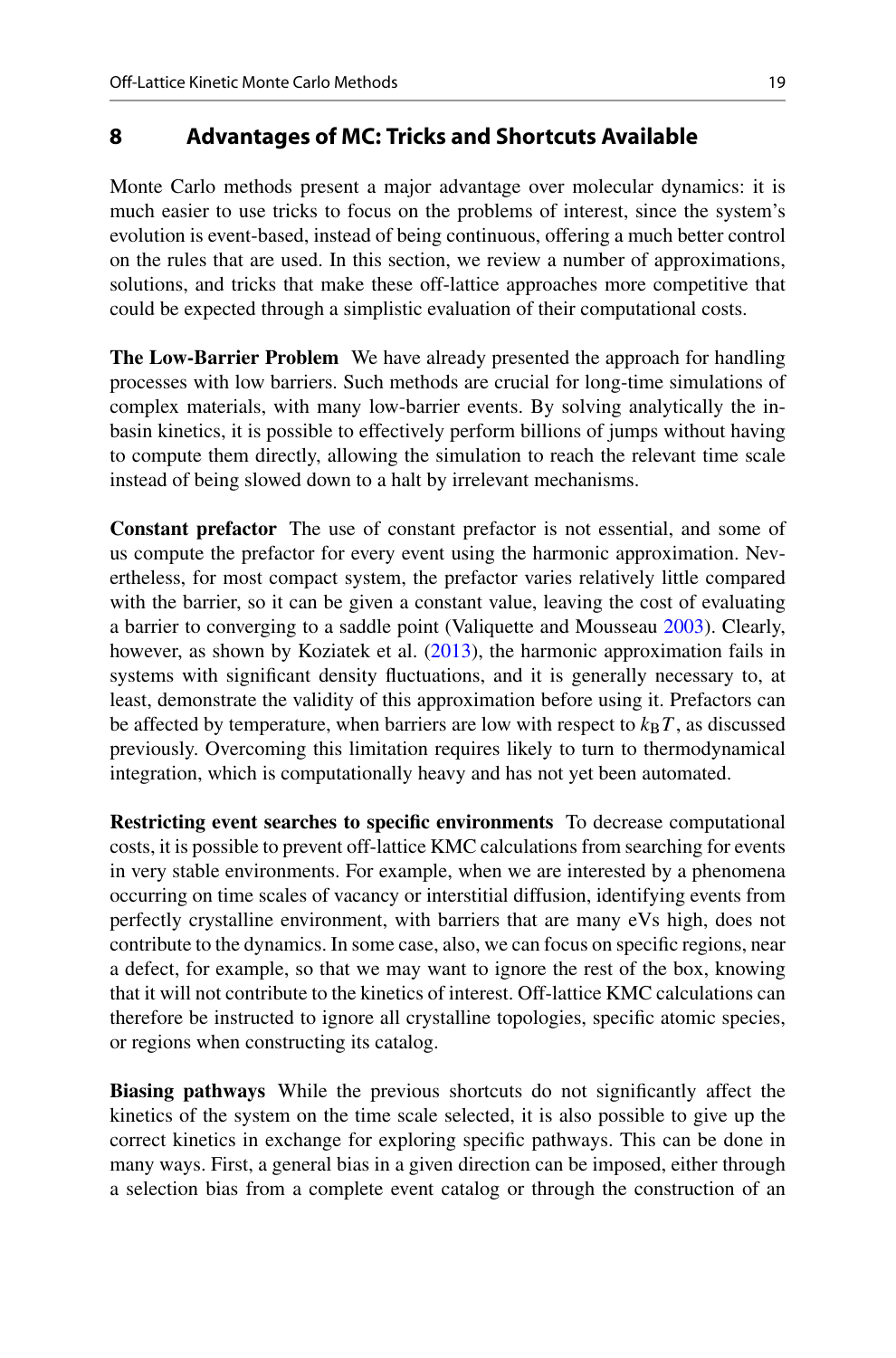event catalog that only allows moves along a given pathway, specific mechanisms or a general direction. It is also possible to hand select, at every step, the event of interest among the list and evolve the system along a biased path.

The list of tricks with Monte Carlo approaches is largely limited only by the researcher's imagination. In many ways, it is through these shortcuts that allow a better focus on the important physics that KMC methods are most useful that, in addition to accelerating the simulation, they provide a much clearer picture of the fundamental mechanisms dominating specific processes.

## **9 Applications**

Off-lattice KMC methods have been used to study a wide range of system, including metal on metal diffusion (Henkelman and Jónsson 2001), interstitials and vacancy clusters in c-Si (El-Mellouhi et al. 2008; Trochet et al. 2015), methanol decomposition on Cu, (Xu et al. 2009) Fe (Brommer et al. 2014; Restrepo et al. 2016) and Ni (Mahmoud et al. 2018), ion-implanted relaxation in Si (Béland et al. 2013; Béland and Mousseau 2013; Jay et al. 2017), ion- and neutron-irradiated metals (Béland et al. 2015b; Lu et al. 2016) and alloys (Béland et al. 2016; Lu et al. 2016; Osetsky et al. 2016), grain boundary diffusion in Cu (Pedersen et al. 2009), hydrogen diffusion in Al grain boundaries, (Pedersen and Jónsson 2009) a solid-solid phase transformation in Mo (Duncan et al. 2016) defects in amorphous Si (Joly et al. 2013), Li impurities in Si (Trochet and Mousseau 2017) and C impurities in Fe (Restrepo et al. 2016, 2017), and many more.

We review here a few applications that represent some of the strengths and limitations of these methods.

# **9.1 Loop Transformation in FeCr**

Off-lattice KMC is a powerful tool to simulate the long-time kinetics of point defects and small defect clusters. However, it is not limited to these relatively simple problems and can be used to capture slow kinetics involving extended defects. A good example of such a problem is the transformation of  $1/2\langle 111 \rangle$ prismatic dislocation loops in Fe into  $\langle 100 \rangle$  prismatic dislocation loops. 1/2 $\langle 111 \rangle$ and  $\langle 100 \rangle$  loops in bcc Fe and FeCr are common interstitial-type defects observed in neutron- and ion-irradiated samples. The  $1/2(111)$  loops are known to be fast one-dimensional diffusers, which are closely related to void swelling.  $\langle 100 \rangle$  loops are largely immobile. The ratio of formation of  $1/2(111)$  to  $\langle 100 \rangle$  loops is directly linked to void-swelling rates. However, collision cascades simulations in bulk Fe predict the formation of  $1/2\langle 111 \rangle$  loops, but not of  $\langle 100 \rangle$  loops. There must be a post-cascade mechanism that permits the transformation of the post-cascade defects into  $\langle 100 \rangle$  loops. High-temperature MD simulations – more than  $1000 \text{ K}$  – of two  $1/2\langle 111 \rangle$  loops intersecting and transforming into a single loop suggested that this reaction solely leads to one large  $1/2(111)$  loop (Terentyev et al. 2008). Using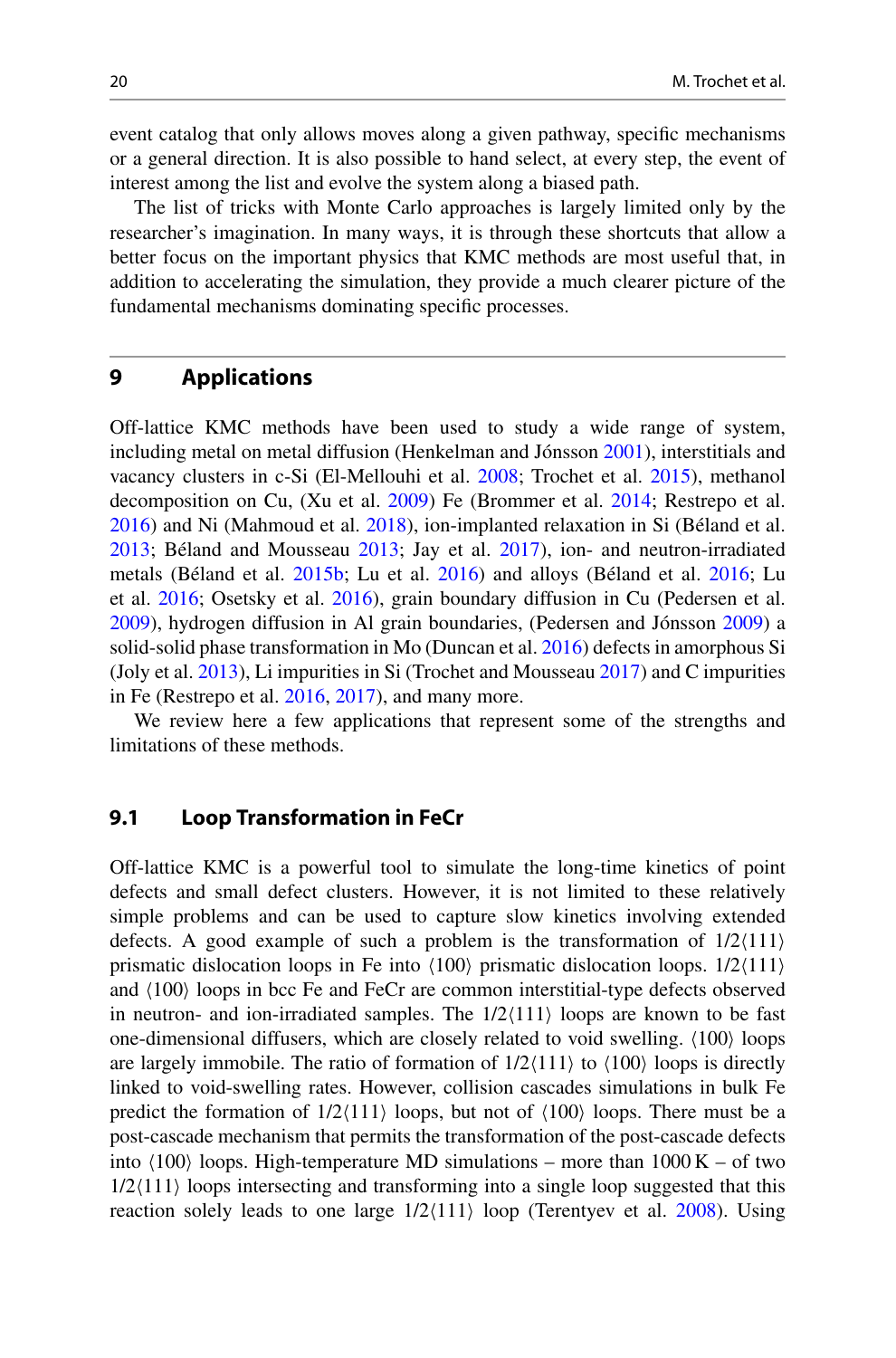

**Fig. 6** An illustration of the transformation of two  $1/2(111)$  interstitial clusters into a  $(100)$  loop in FeCr (10 at.  $\%$  Cr). The red circles indicate the subregion that is changing orientation within the interstitial cluster. Gray spheres are Fe atoms not sitting on bcc lattice sites, orange spheres are Cr atoms not sitting on bcc lattice sites, and yellow atoms are empty bcc lattice sites. The simulation cell contains 16074 atoms. (The figure is adapted from Béland et al. 2015a)

off-lattice KMC in Fe (Xu et al. 2013) and FeCr (Béland et al. 2015a), a novel mechanism for the transformation of two  $1/2(111)$  into a  $\langle 100 \rangle$  was discovered, which is illustrated in Fig. 6. At 600 K, the waiting time was 200 ns in off-lattice  $KMC - i.e., a 0.73 eV over all activation barrier. This mechanism was later confirmed$ by molecular dynamics, as reported in Xu et al. (2013). The simulations in FeCr (10 at. % Cr) also indicated that Cr decoration of the interstitial clusters favor the transformation to a large  $1/2\langle 111 \rangle$ , relative to the situation in pure Fe. This was a good example of a situation where off-lattice KMC was able to predict a mechanism that helped guide further MD simulations.

# **9.2 Phase Transformation in Mo**

Figure 7 illustrates both the success and limitations of the off-lattice KMC method for the simulation of a transition between a complex A15 phase to the lower-energy BCC state in bulk Mo (Duncan et al. 2016). In this calculation, the interatomic interactions are described by an embedded atom method potential (Zhou et al. 2001). The formation and dissolution of complex (topologically close-packed) phases are important both for understanding the hardness and fracture of Ni-based superalloys (Sinha 1972). In Fig. 7a the phase transition from A15 to BCC is observed with AKMC to occur at 300 K over time scales of microseconds. The atoms are colored according to a common-neighbor analysis (Faken and Jónsson 1994) to better visualize the interface (gray) between the A15 (red) and BCC (blue) phases.

The simulation in Fig. 7a involves only a few hundreds of atoms, and yet we can already see a system-size-related problem caused by the disorder at the phase boundary. Specifically, as shown by the disconnectivity graph in Fig. 7b, there are many states connected to the initial state by low barriers which form a superbasin. All of these states must be enumerated in the AKMC simulation, as well as the rates between them. Only then a MCAMC move can be used to find a higher barrier process leading to interface motion, to the final state indicated. An analysis of the superbasin states shows that most transitions within the superbasin involve groups of atoms switching from A15- to BCC-coordinated. The fundamental problem is that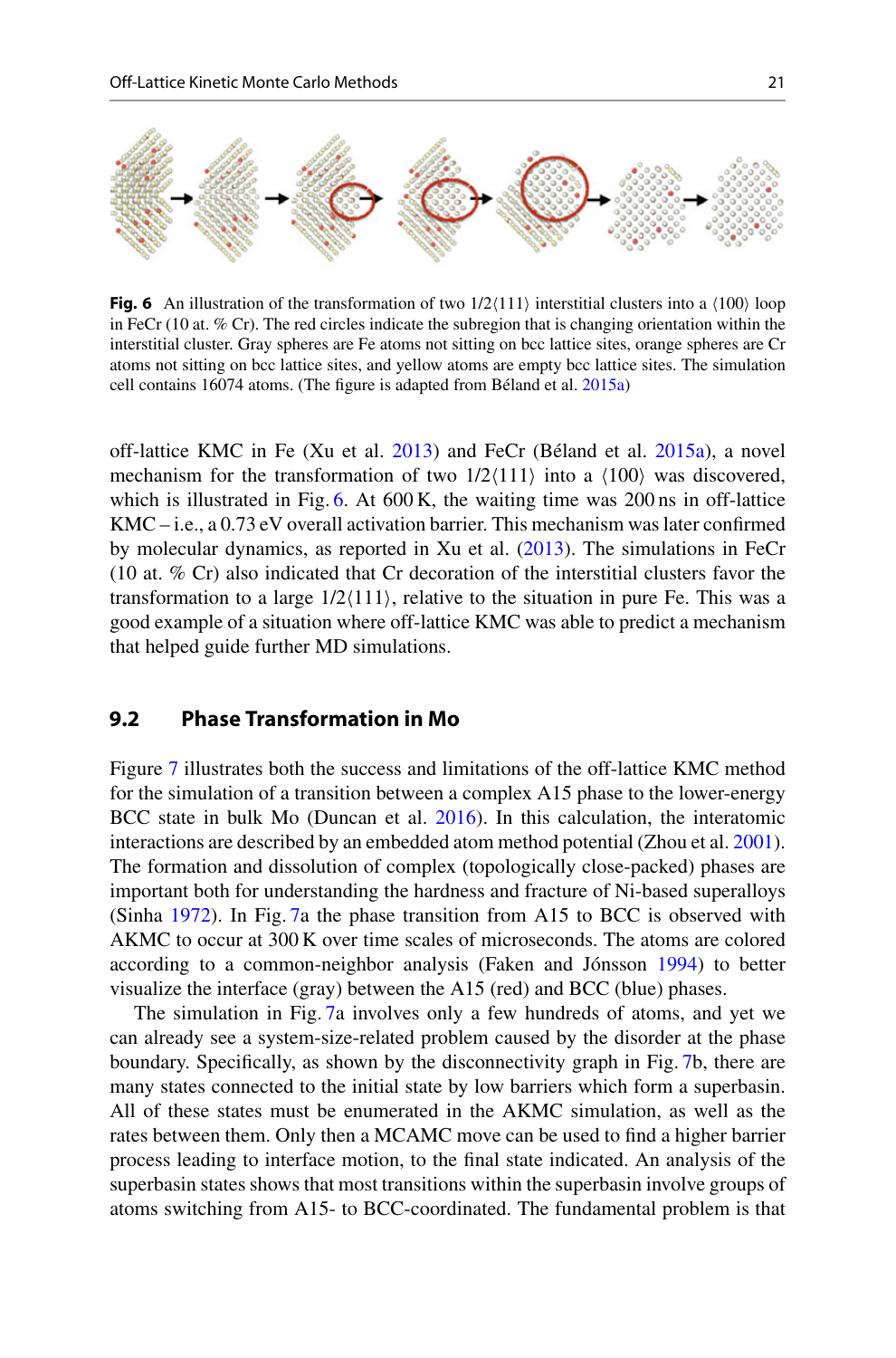

**Fig. 7** (**a**) AKMC simulation of a transition from the A15 complex phase in Mo to the lowerenergy BCC phase, which occurs on the timescale of microseconds at room temperature. (**b**) A disconnectivity graph showing that disorder at the interface between the phases gives rise to many states connected by low barriers. (**c**) As the system is made larger, the number of states in the superbasins grows combinatorially, making the simulation intractable for simulating even a singlelayer transition

when there are several such independent groups of flickering atoms, the total number of states in the superbasin grows combinatorially with the number of groups. This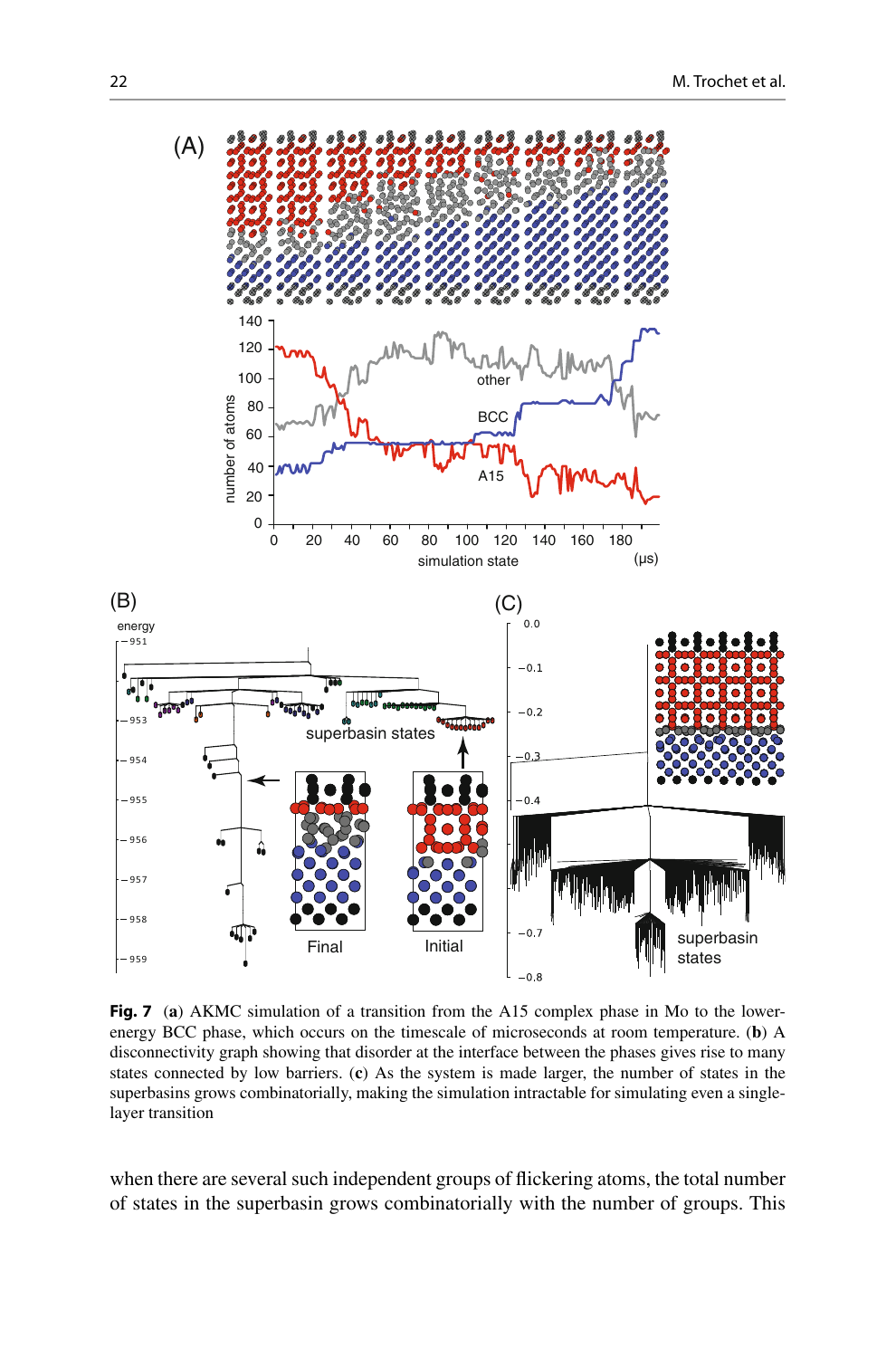catastrophic situation is shown clearly in Fig. 7c where the supercell is increased and the total number of states in the superbasin is so large that even a single-layer transition between A15 and BCC cannot be observed with our off-lattice KMC machinery.

## **10 Discussion**

Off-lattice KMC approaches have allowed to study the long-time dynamics of systems that were long off-limits, including systems with many defects, alloys, interfaces, grain boundaries, and even fully disordered materials. These methods have also demonstrated that, even for systems that appeared simple, unexpected mechanisms could play a significant role and that even lattice-based methods would benefit from constructing their event catalog using unbiased search methods.

# **10.1 Limits**

While open-end saddle point search methods such as ART, ART nouveau, and the dimer methods are powerful, we still lack a fundamental theoretical support for establishing the completeness of the generated event catalog. How many event searches should one launch by atom? When can one be certain that all relevant events are found? From experience, we know that, with ART nouveau, lower-energy barrier are found much more often than very high barriers. For a method such as k-ART, this is certainly positive. Moreover, comparison with MD and other methods, when possible, suggest that it recovers all previously identified mechanisms. Yet, it is not possible to assess, even statistically, what the error is with these methods contrary to what can often be obtained by the MD-based accelerated approaches of Voter and colleagues (see discussion above). Theoretical bounds or limits would certainly help greatly to ensure that these simulations do capture the essential physics.

While off-lattice with or without on-the-fly catalog building KMC approaches can reach time scales inaccessible to MD, these methods remain much heavier than lattice-based atomistic KMC and are typically limited to a tens of thousands of KMC steps, not counting, for course, analytically handled flickers. These methods can therefore only be applied to systems where physically relevant mechanisms are largely dominated by local mechanisms.

For example, vacancy-induced solute diffusion in metal, where one must wait for a vacancy to diffuse near a solute to see the atom jump, is much too expensive for these types of simulations. To overcome these limitations, one could solve directly in the equilibrium distribution of vacancies of the system for the time step between configurations with vacancies near a solute or couple off-lattice KMC with latticebased KMC so that the vacancy diffusion away from solutes can be solved efficiently while the elastic effects and interactions between solutes and points defects are addressed exactly with off-lattice description. Clearly, other possibilities exist, and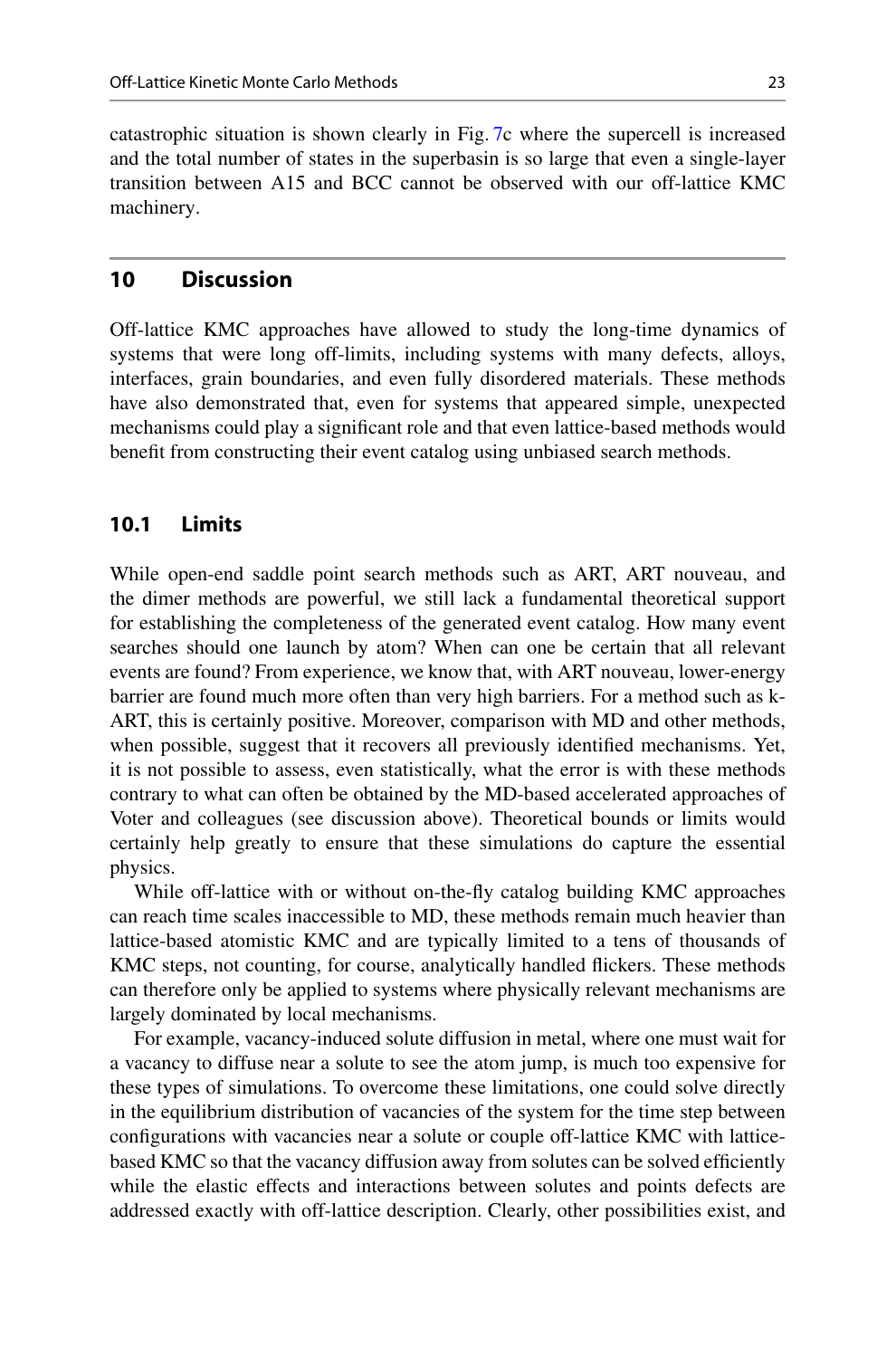work will have to be performed in this field to assess the best way of coupling these scales.

Also, the total number of defects that can be effectively handled by off-lattice KMC is typically limited to a few hundred defects. Increasing the number of defects increases the computational cost in two ways. (1) Events must be assigned to each additional defect. While efficient recycling of events can minimize the associated computational cost, such recycling is not always an option. For example, in concentrated alloys, the number of local configurations grows combinatorially with the number of elements, which limits the usefulness of recycling events. (2) As the number of defects increases, the total rates increases as well, which reduces the waiting time of each KMC step. More KMC steps – i.e., more computational resources – are necessary to reach the same time scales. While synchronous (Martínez et al. 2008) and asynchronous (Shim and Amar 2006) KMC parallelization techniques offer a possible solution to this problem, this is still an unresolved challenge for off-lattice KMC.

Another fundamental limit of on-the-fly KMC is that it probes the potential energy surface. If the problem of interest involves significant entropic contributions to the free energy, exploring the potential energy surface might lead to incorrect predictions. On the other hand, many free energy landscape-based methods suffer from the "curse of dimensionality" (Althorpe et al. 2016); to be effective, these accelerated methods necessitate that a proper – and relatively small – set of reaction coordinates be inputed. In the future, we can imagine on-the-fly KMC being used to find promising reaction coordinates to be used as input for accelerated free energy methods.

#### **10.2 Future Developments**

Beyond these questions, a number of other developments should be undertaken to improve the efficiency of off-lattice KMC methods.

**Moving beyond master-worker parallelization** As larger systems with more defects are simulated, the computational overhead of the master-worker parallelization scheme of current off-lattice KMC codes will become a bottleneck. The way forward may be to switch to a decentralized parallelization scheme. While it entails challenges in regard to cataloging, recycling, and load-balancing, such an approach could significantly increase the scalability of off-lattice KMC.

**Recycling basins to handle flickers** The absorbing Markov chain algorithm described above  $-$  i.e. the superbasins  $-$  can be define states either as global configurations – cf. Sect.  $6$  – or local configurations – (Fichthorn and Lin 2013). The latter can provide a significant acceleration over the former as it can decouple the kinetics of non-interacting defects. This local treatment of superbasins is implemented in a number of the current off-lattice codes. A further acceleration would be to reuse superbasins built previously if the configurations are encountered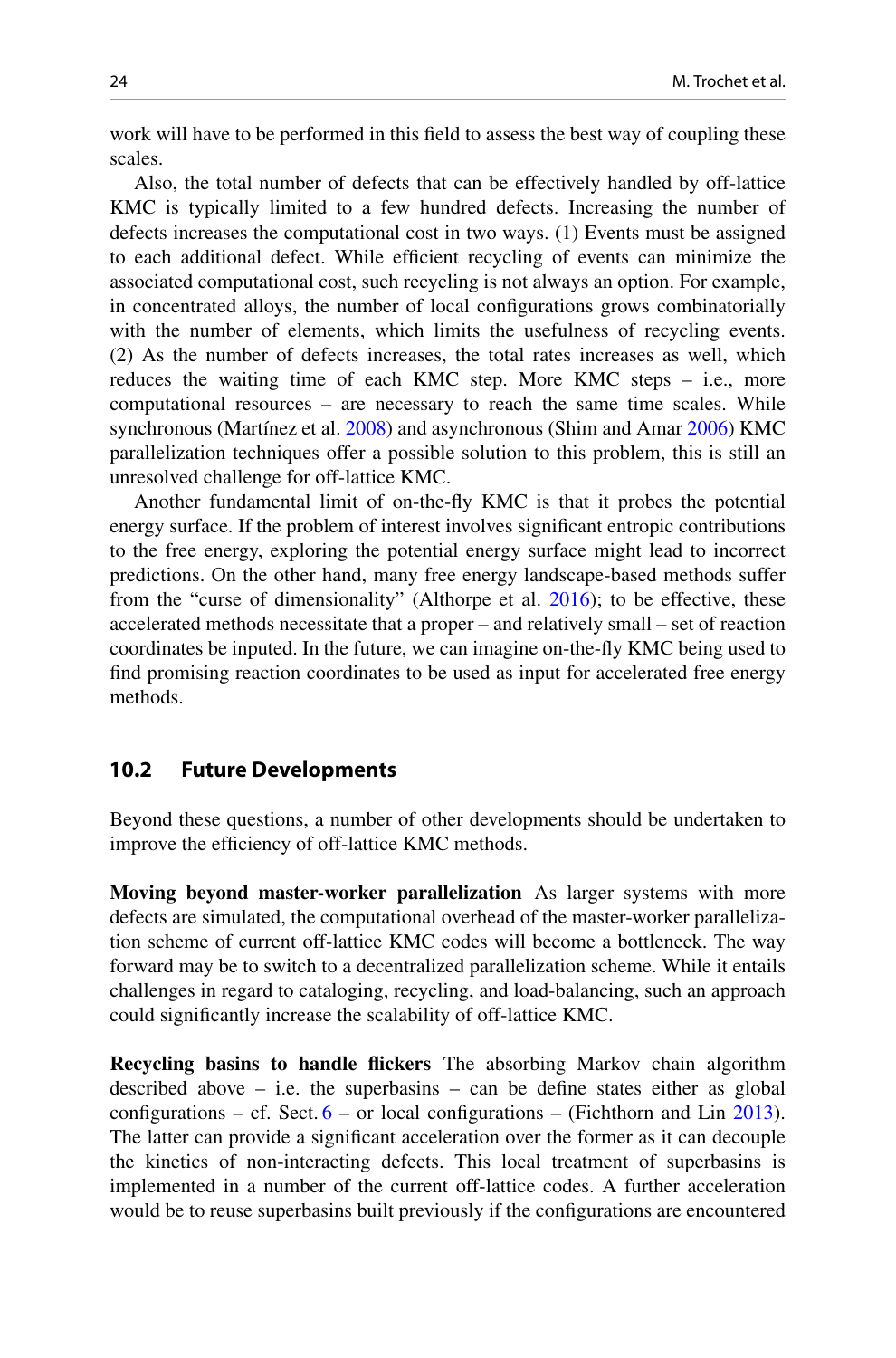again. This would increase the bookkeeping costs but can largely use the same geometrical and topological classification tools that are currently used to recycle events.

**Extended defects** Off-lattice KMC can handle certain extended defects. For example, it was used to simulate the propagation of a grain boundary in Mo (Duncan et al. 2016) and to simulate the transformation of prismatic dislocation loops in bcc Fe and FeCr (Xu et al. 2013; Béland et al. 2015a). However, the kinetics of dislocation lines and their interactions with other extended defects has not been captured yet by off-lattice KMC. This is an important challenge, since MD cannot simulate such kinetics at strain rates consistent with experiments. However, building an event catalog for a dislocation line – which contains thousands of interconnected possible sites where events may be take place – is a daunting task.

# **11 Conclusion**

The last years have seen considerable developments with respect to accelerated atomistic methods, with access to ever more powerful computers and the introduction of new algorithms. These tools are giving modelers access to questions that could not even be asked in a recent past, increasing their interest for communities that are more turned to applications rather than methodological developments.

This additional interest will be beneficial to the field as it attracts new researchers with original ideas, knowledge, and skills, which will result in accelerated developments. Yet, as we have shown here, in spite of some limitations and questions, even in the current implementations, off-lattice kinetic Monte Carlo methods can deliver new insights for a wide range of problems dominated by activated diffusion.

The codes are available, and there is no reason today not to try them!

# **12 Code Availability**

Various version of ART nouveau are available at [http://normandmousseau.com.](http://normandmousseau.com) The kinetic ART package can be obtained freely by writing to MT or NM. The EON code is available at [http://henkelmanlab.org/eon/.](http://henkelmanlab.org/eon/)

**Acknowledgements** This work was supported in part by a grant from the Natural Science and Engineering Research Council of Canada. MT and NM are grateful to Calcul Québec and Compute Canada for providing extensive computer time and computer access. The work in Austin was supported by the National Science Foundation (CHE-0645497, CHE-1152342, and CHE-1534177) and the Welch Foundation (F-1841). Sustained computational resources have been provided by the Texas Advanced Computing Center.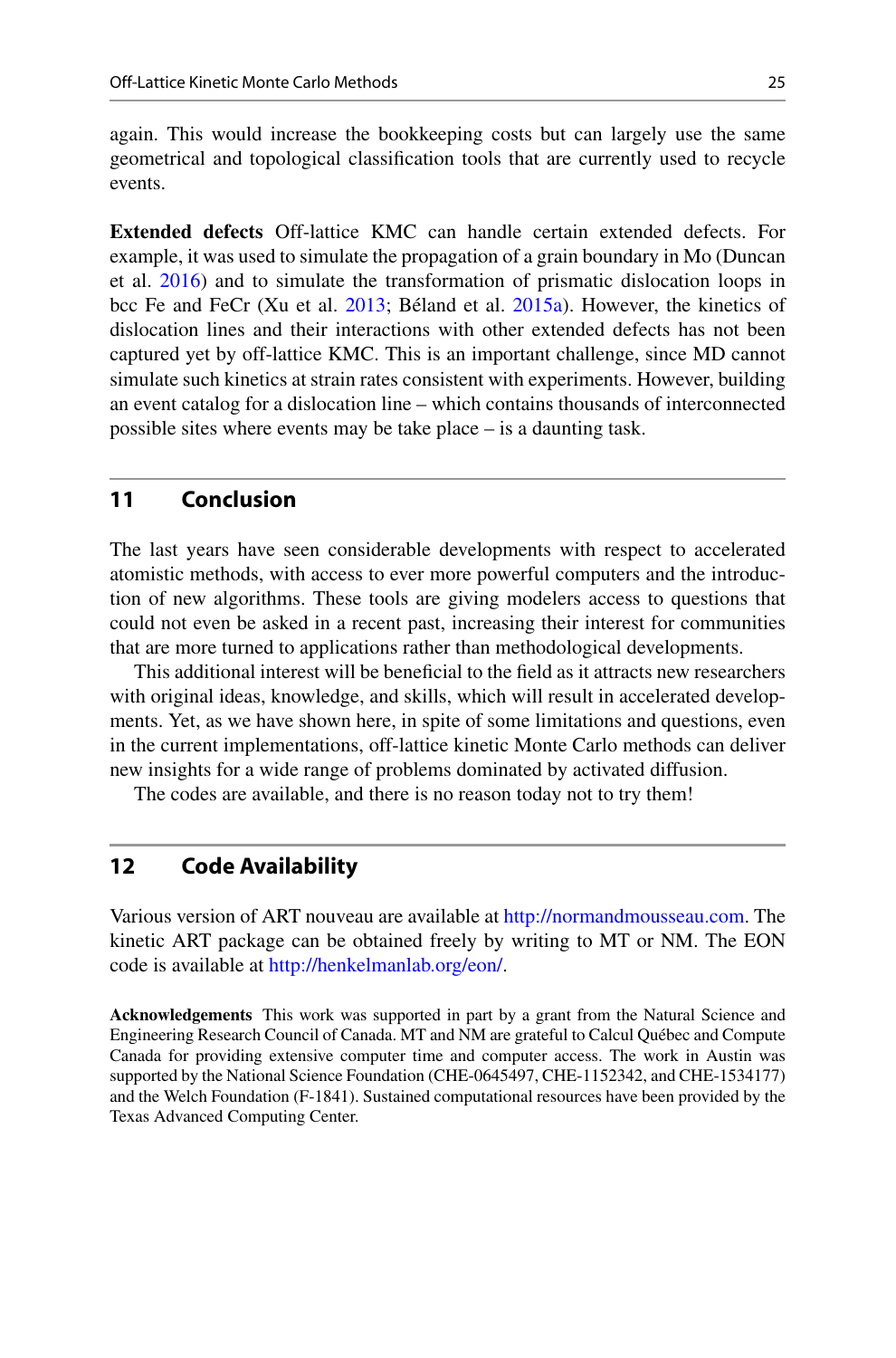# **References**

- Alexander KC, Schuh CA (2016) Towards the reliable calculation of residence time for off-lattice kinetic Monte Carlo simulations. Model Simul Mater Sci Eng 24(6):65014. [http://stacks.iop.](http://stacks.iop.org/0965-0393/24/i=6/a=065014?key=crossref.38e788234d74209ed2f8ad8b6b21fa51) [org/0965-0393/24/i=6/a=065014?key=crossref.38e788234d74209ed2f8ad8b6b21fa51,](http://stacks.iop.org/0965-0393/24/i=6/a=065014?key=crossref.38e788234d74209ed2f8ad8b6b21fa51) [https://](https://doi.org/10.1088/0965-0393/24/6/065014) [doi.org/10.1088/0965-0393/24/6/065014](https://doi.org/10.1088/0965-0393/24/6/065014)
- Althorpe S, Angulo G, Astumian RD, Beniwal V, Bolhuis PG, Brandão J, Ellis J, Fang W, Glowacki DR, Hammes-Schiffer S et al (2016) Application to large systems: general discussion. Faraday Discuss 195:671–698
- Barkema GT, Mousseau N (1996) Event-based relaxation of continuous disordered systems. Phys Rev Lett 77(21):4358–4361
- Béland LK, Mousseau N (2013) Long-time relaxation of ion-bombarded silicon studied with the kinetic activation-relaxation technique: microscopic description of slow aging in a disordered system. Phys Rev B 88(21):214201
- Béland LK, Brommer P, El-Mellouhi F, Joly JF, Mousseau N (2011) Kinetic activation-relaxation technique. Phys Rev E 84(4):046704. <https://doi.org/10.1103/PhysRevE.84.046704>
- Béland LK, Anahory Y, Smeets D, Guihard M, Brommer P, Joly JFF, Pothier JcC, Lewis LJ, Mousseau N, Schiettekatte F, Postale C, Centre-ville S (2013) Replenish and relax: explaining logarithmic annealing in ion-implanted c-Si. Phys Rev Lett 111(10):1–5. [https://doi.org/10.](https://doi.org/10.1103/PhysRevLett.111.105502) [1103/PhysRevLett.111.105502,](https://doi.org/10.1103/PhysRevLett.111.105502) <http://arxiv.org/abs/1304.2991>
- Béland LK, Osetsky YN, Stoller RE, Xu H (2015a) Interstitial loop transformations in FeCr. J Alloys Compd 640:219–225
- Béland LK, Osetsky YN, Stoller RE, Xu H (2015b) Slow relaxation of cascade-induced defects in Fe. Phys Rev B 91(5):054108
- Béland LK, Samolyuk GD, Stoller RE (2016) Differences in the accumulation of ion-beam damage in Ni and NiFe explained by atomistic simulations. J Alloys Compd 662:415–420
- Boulougouris GC, Frenkel D (2005) Monte Carlo sampling of a Markov web. J Chem Theory Comput 1:389–393
- Boulougouris GC, Theodorou DN (2007) Dynamical integration of a Markovian web: a first passage time approach. J Chem Phys 127:084903
- Brommer P, Béland LK, Joly JF, Mousseau N (2014) Understanding long-time vacancy aggregation in iron: a kinetic activation-relaxation technique study. Phys Rev B 90(13):1–9 [https://doi.org/](https://doi.org/10.1103/PhysRevB.90.134109) [10.1103/PhysRevB.90.134109](https://doi.org/10.1103/PhysRevB.90.134109)
- Chill ST, Henkelman G (2014) Molecular dynamics saddle search adaptive kinetic Monte Carlo. J Chem Phys 140:214110
- Chill ST, Stevenson J, Ruhle V, Shang C, Xiao P, Farrell J, Wales D, Henkelman G (2014a) Benchmarks for characterization of minima, transition states and pathways in atomic systems. J Chem Theory Comput 10:5476–5482
- Chill ST, Welborn M, Terrell R, Zhang L, Berthet JC, Pedersen A, Jónsson H, Henkelman G (2014b) Eon: software for long time scale simulations of atomic scale systems. Model Simul Mater Sci Eng 22:055002
- Duncan J, Harjunmaa A, Terrell R, Drautz R, Henkelman G, Rogal J (2016) Collective atomic displacements during complex phase boundary migration in solid-solid phase transformations. Phys Rev Lett 116(3):035701
- El-Mellouhi F, Mousseau N, Lewis L (2008) Kinetic activation-relaxation technique: an off-lattice self-learning kinetic Monte Carlo algorithm. Phys Rev B 78(15):153202. [https://doi.org/10.](https://doi.org/10.1103/PhysRevB.78.153202) [1103/PhysRevB.78.153202](https://doi.org/10.1103/PhysRevB.78.153202)
- Faken D, Jónsson H (1994) Systematic analysis of local atomic structure combined with 3D computer graphics. Comput Mater Sci 2:279–286
- Fichthorn KA, Lin Y (2013) A local superbasin kinetic Monte Carlo method. J Chem Phys 138(16):164104
- Gutefrez M, Argaéz C, Jónsson H (2016) Improved minimum mode following method for finding first order saddle points. J Chem Theory Comput 13:125–134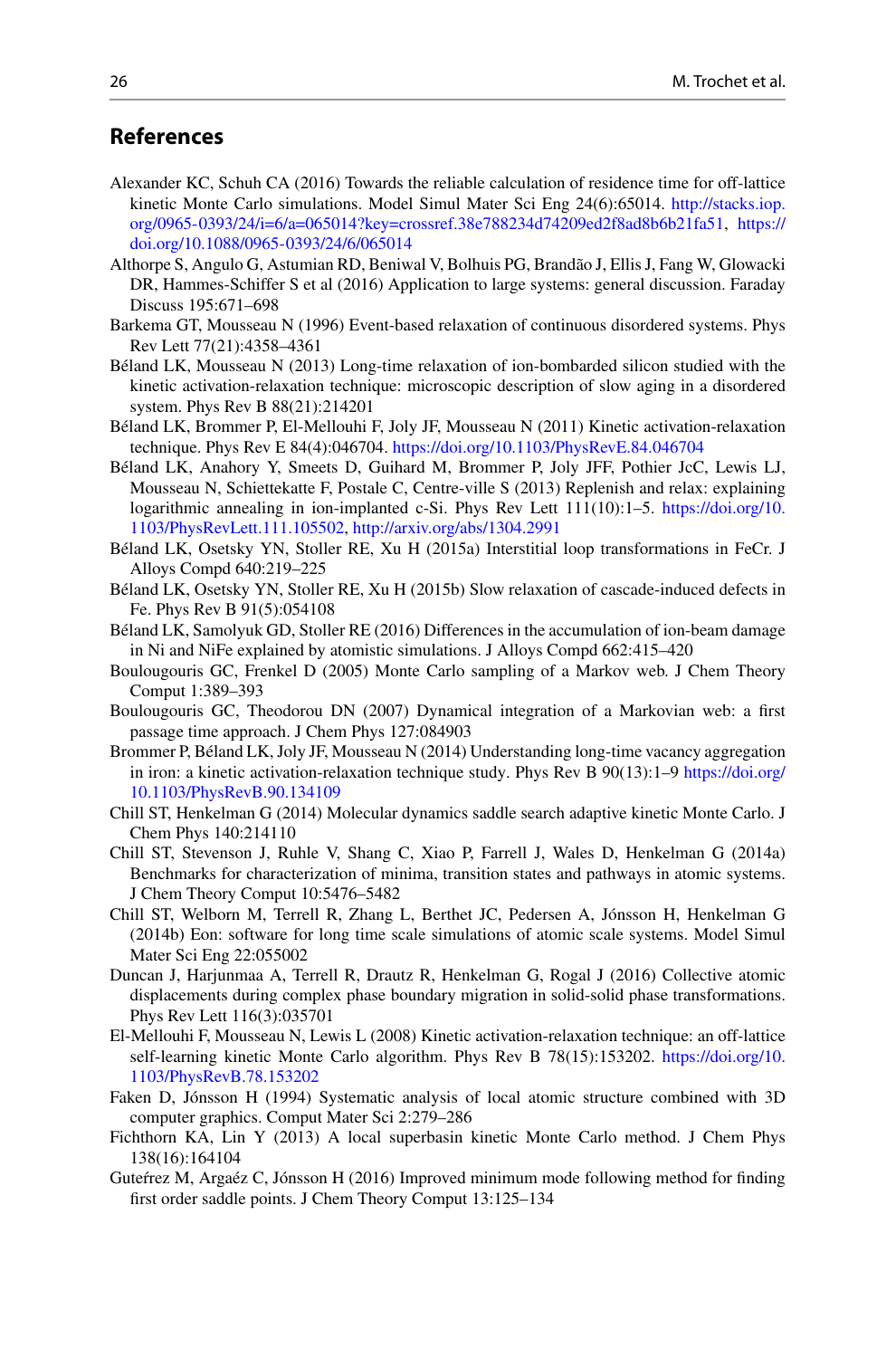- Henkelman G, Jónsson H (1999) A dimer method for finding saddle points on high dimensional potential surfaces using only first derivatives. J Chem Phys 111:7010–7022
- Henkelman G, Jónsson H (2000) Improved tangent estimate in the nudged elastic band method for finding minimum energy paths and saddle points. J Chem Phys 113:9978–9985
- Henkelman G, Jónsson H (2001) Long time scale kinetic Monte Carlo simulations without lattice approximation and predefined event table. J Chem Phys 115(21):9657–9666. [https://doi.org/10.](https://doi.org/10.1063/1.1415500) [1063/1.1415500,](https://doi.org/10.1063/1.1415500) <http://link.aip.org/link/JCPSA6/v115/i21/p9657/s1&Agg=doi>
- Henkelman G, Uberuaga BP, Jónsson H (2000) A climbing image nudged elastic band method for finding saddle points and minimum energy paths. J Chem Phys 113:9901–9904
- Jay A, Raine M, Richard N, Mousseau N, Goiffon V, Hemeryck A, Magnan P (2017) Simulation of single particle displacement damage in silicon part II: generation and long time relaxation of damage structure. IEEE Trans Nucl Sci 64(1):141–148. [https://doi.org/10.1109/TNS.2016.](https://doi.org/10.1109/TNS.2016.2628089) [2628089,](https://doi.org/10.1109/TNS.2016.2628089) <http://ieeexplore.ieee.org/document/7742370/>
- Joly JF, Béland LK, Brommer P, El-Mellouhi F, Mousseau N (2012) Optimization of the kinetic activation-relaxation technique, an off-lattice and self-learning kinetic Monte-Carlo method. J Phys Conf Ser 341:012007. [https://doi.org/10.1088/1742-6596/341/1/012007,](https://doi.org/10.1088/1742-6596/341/1/012007) [http://stacks.iop.](http://stacks.iop.org/1742-6596/341/i=1/a=012007?key=crossref.dfb01ebf3ff94111aa93a5794b3384f8) [org/1742-6596/341/i=1/a=012007?key=crossref.dfb01ebf3ff94111aa93a5794b3384f8](http://stacks.iop.org/1742-6596/341/i=1/a=012007?key=crossref.dfb01ebf3ff94111aa93a5794b3384f8)
- Joly JF, Béland LK, Brommer P, Mousseau N (2013) Contribution of vacancies to relaxation in amorphous materials: a kinetic activation-relaxation technique study. Phys Rev B 87(14):144204. <http://link.aps.org/doi/10.1103/PhysRevB.87.144204>
- Jónsson H, Mills G, Jacobsen KW (1998) Nudged elastic band method for finding minimum energy paths of transitions. In: Berne BJ, Ciccotti G, Coker DF (eds) Classical and quantum dynamics in condensed phase simulations. World Scientific, Singapore, pp 385–404
- Kim WK, Tadmor EB (2014) Entropically stabilized dislocations. Phys Rev Lett 112(10):105501
- Koziatek P, Barrat JL, Derlet P, Rodney D (2013) Inverse Meyer-Neldel behavior for activated processes in model glasses. Phys Rev B 87:224105. [https://doi.org/10.1103/PhysRevB.87.](https://doi.org/10.1103/PhysRevB.87.224105) [224105](https://doi.org/10.1103/PhysRevB.87.224105)
- Lu C, Jin K, Béland LK, Zhang F, Yang T, Qiao L, Zhang Y, Bei H, Christen HM, Stoller RE et al (2016) Direct observation of defect range and evolution in ion-irradiated single crystalline Ni and Ni binary alloys. Sci Rep 6:19994
- Plimpton S (1995) Fast Parallel Algorithms for Short-Range Molecular Dynamics, J Comp Phys, 117, 1–19
- Machado-Charry E, Béland LK, Caliste D, Genovese L, Deutsch T, Mousseau N, Pochet P (2011) Optimized energy landscape exploration using the ab initio based activation-relaxation technique. J Chem Phys 135(3):034102. [https://doi.org/10.1063/1.3609924,](https://doi.org/10.1063/1.3609924) [http://www.ncbi.](http://www.ncbi.nlm.nih.gov/pubmed/21786982) [nlm.nih.gov/pubmed/21786982](http://www.ncbi.nlm.nih.gov/pubmed/21786982)
- Mahmoud S, Trochet M, Restrepo OA, Mousseau N (2018) Study of point defects diffusion in nickel using kinetic activation-relaxation technique. Acta Mater 144:679–690. [https://](https://doi.org/10.1016/j.actamat.2017.11.021) [doi.org/10.1016/j.actamat.2017.11.021,](https://doi.org/10.1016/j.actamat.2017.11.021) [http://www.sciencedirect.com/science/article/pii/](http://www.sciencedirect.com/science/article/pii/S1359645417309643) [S1359645417309643](http://www.sciencedirect.com/science/article/pii/S1359645417309643)
- Malek R, Mousseau N (2000) Dynamics of Lennard-Jones clusters: a characterization of the activation-relaxation technique. Phys Rev E 62(6):7723–7728. [https://doi.org/10.1103/](https://doi.org/10.1103/PhysRevE.62.7723) [PhysRevE.62.7723](https://doi.org/10.1103/PhysRevE.62.7723)
- Marinica MC, Willaime F, Mousseau N (2011) Energy landscape of small clusters of selfinterstitial dumbbells in iron. Phys Rev B 83(9):094119. [https://doi.org/10.1103/PhysRevB.83.](https://doi.org/10.1103/PhysRevB.83.094119) [094119](https://doi.org/10.1103/PhysRevB.83.094119)
- Martínez E, Marian J, Kalos MH, Perlado JM (2008) Synchronous parallel kinetic Monte Carlo for continuum diffusion-reaction systems. J Comput Phys 227(8):3804–3823
- McKay BD, Piperno A (2014) Practical graph isomorphism, II. J Symb Comput 60:94– 112. [https://doi.org/10.1016/j.jsc.2013.09.003,](https://doi.org/10.1016/j.jsc.2013.09.003) [http://www.sciencedirect.com/science/article/](http://www.sciencedirect.com/science/article/pii/S0747717113001193) [pii/S0747717113001193](http://www.sciencedirect.com/science/article/pii/S0747717113001193)
- McKay BD et al (1981) Practical graph isomorphism. Congr Numer 30:45–87
- Mousseau N, Barkema GT (1998b) Traveling through potential energy landscapes of disordered materials: the activation-relaxation technique. Phys Rev E 57:2419–2424. [https://doi.org/10.](https://doi.org/10.1103/PhysRevE.57.2419) [1103/PhysRevE.57.2419](https://doi.org/10.1103/PhysRevE.57.2419)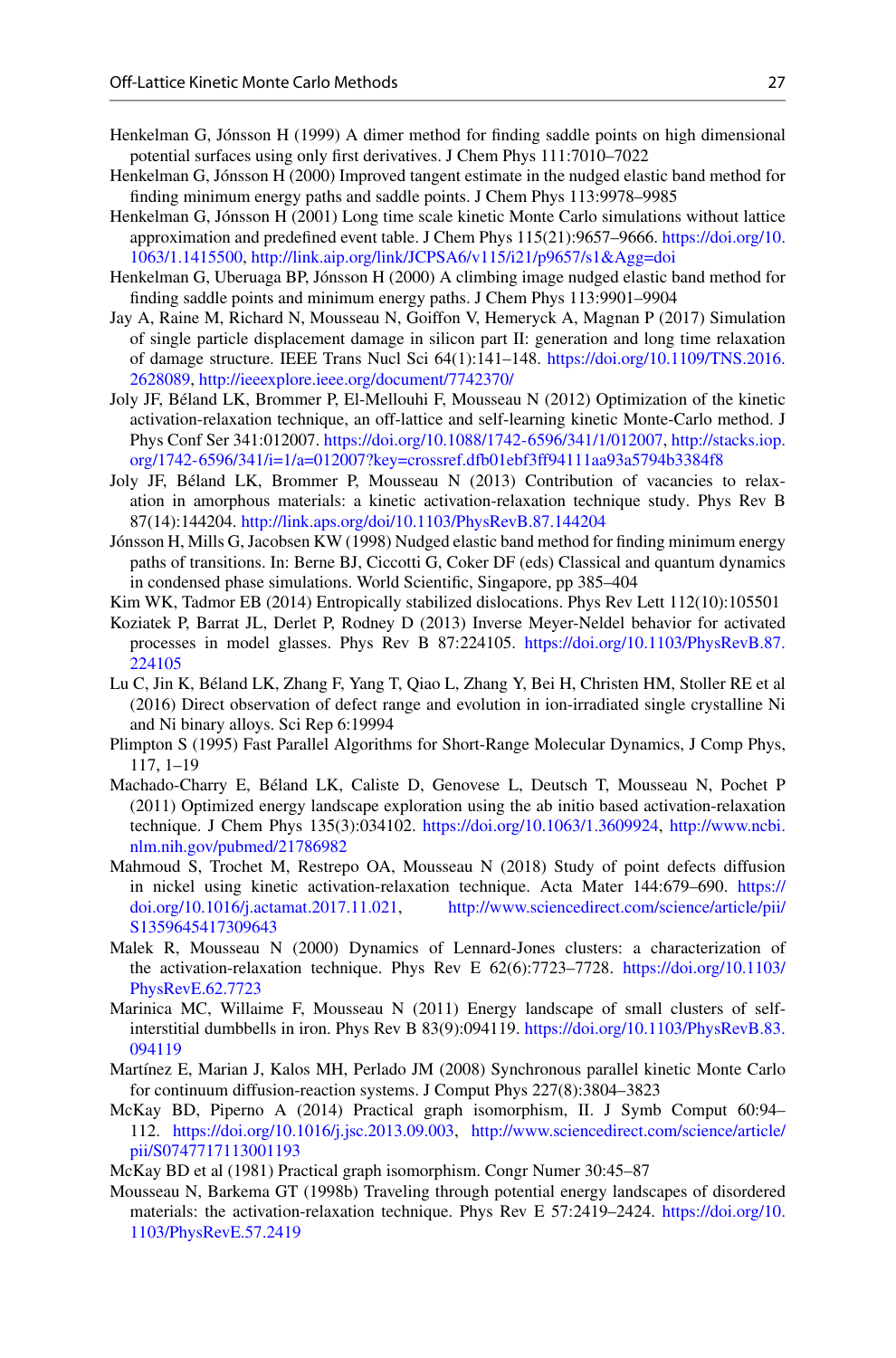Munro LJ, Wales DJ (1999) Defect migration in crystalline silicon. Phys Rev B 59:3969

Nocedal J (1980) Updating quasi-Newton matrices with limited storage. Math Comput 35:773–782

- Novotny MA (1995) Monte Carlo algorithms with absorbing Markov chains: fast local algorithms for slow dynamics. Phys Rev Lett 74:1–5
- Novotny MA (2001) A tutorial on advanced dynamic monte carlo methods for systems with discrete state spaces. In: Stauffer D (ed) Annual reviews of computational physics IX. Wold Scientific, Singapore, pp 153–210
- Ojifinni RA, Froemming NS, Gong J, Pan M, Kim TS, White J, Henkelman G, Mullins CB (2008) Water-enhanced low-temperature CO oxidation and isotope effects on atomic oxygen-covered Au (111). J Am Chem Soc 130(21):6801–6812
- Osetsky YN, Béland LK, Stoller RE (2016) Specific features of defect and mass transport in concentrated FCC alloys. Acta Mater 115:364–371
- Pedersen A, Jónsson H (2009) Simulations of hydrogen diffusion at grain boundaries in aluminum. Acta Mater 57:4036–4045
- Pedersen A, Luiser M (2014) Bowl breakout: escaping the positive region when searching for saddle points. J Chem Phys 141(2):024109
- Pedersen A, Henkelman G, Schiøtz J, Jónsson H (2009) Long time scale simulation of a grain boundary in copper. New J Phys 11:073034
- Pedersen A, Berthet JC, Jónsson H (2012) Simulated annealing with coarse graining and distributed computing. Lect Notes Comput Sci 7134:34–44
- Perez D, Luo SN, Voter AF, Germann TC (2013) Entropic stabilization of nanoscale voids in materials under tension. Phys Rev Lett 110(20):206001
- Puchala B, Falk ML, Garikipati K (2010) An energy basin finding algorithm for kinetic Monte Carlo acceleration. J Chem Phys 132(13):134104. [https://doi.org/10.1063/1.3369627,](https://doi.org/10.1063/1.3369627) [http://](http://www.ncbi.nlm.nih.gov/pubmed/20387918) [www.ncbi.nlm.nih.gov/pubmed/20387918](http://www.ncbi.nlm.nih.gov/pubmed/20387918)
- Raine M, Jay A, Richard N, Goiffon V, Girard S, Member S, Gaillardin M, Paillet P, Member S (2017) Simulation of single particle displacement damage in silicon part I: global approach and primary interaction simulation. IEEE Trans Nucl Sci 64(1):133–140. [https://doi.org/10.1109/](https://doi.org/10.1109/TNS.2016.2615133) [TNS.2016.2615133,](https://doi.org/10.1109/TNS.2016.2615133) <http://ieeexplore.ieee.org/document/7582531/>
- Restrepo OA, Mousseau N, El-Mellouhi F, Bouhali O, Trochet M, Becquart CS (2016) Diffusion properties of Fe-C systems studied by using kinetic activation-relaxation technique. Comput Mater Sci 112:96–106. [https://doi.org/10.1016/j.commatsci.2015.10.](https://doi.org/10.1016/j.commatsci.2015.10.017) [017,](https://doi.org/10.1016/j.commatsci.2015.10.017) [http://www.sciencedirect.com/science/article/pii/S0927025615006643,](http://www.sciencedirect.com/science/article/pii/S0927025615006643) [http://linkinghub.](http://linkinghub.elsevier.com/retrieve/pii/S0927025615006643) [elsevier.com/retrieve/pii/S0927025615006643](http://linkinghub.elsevier.com/retrieve/pii/S0927025615006643)
- Restrepo OA, Becquart CS, El-Mellouhi F, Bouhali O, Mousseau N (2017) Diffusion mechanisms of C in 100, 110 and 111 Fe surfaces studied using kinetic activation-relaxation technique. Acta Mater 136:303–314. [https://doi.org/10.1016/j.actamat.2017.07.009,](https://doi.org/10.1016/j.actamat.2017.07.009) [http://www.sciencedirect.](http://www.sciencedirect.com/science/article/pii/S135964541730558X) [com/science/article/pii/S135964541730558X](http://www.sciencedirect.com/science/article/pii/S135964541730558X)
- Shim Y, Amar JG (2006) Hybrid asynchronous algorithm for parallel kinetic Monte Carlo simulations of thin film growth. J Comput Phys 212(1):305–317
- Sinha AK (1972) Topologically close-packed structures of transition metal alloys. Prog Mat Sci 15:81
- Sørensen MR, Voter AF (2000) Temperature-accelerated dynamics for simulation of infrequent events. J Chem Phys 112:9599–9606
- Sørensen MR, Jacobsen KW, Jónsson H (1996) Thermal diffusion processes in metal-tip-surface interactions: contact formation and adatom mobility. Phys Rev Lett 77:5067–5070
- Terentyev D, Malerba L, Klaver P, Olsson P (2008) Formation of stable sessile interstitial complexes in reactions between glissile dislocation loops in BCC Fe. J Nucl Mater 382(2):126– 133
- Terrell R, Welborn M, Chill ST, Henkelman G (2012) Database of atomistic reaction mechanisms with application to kinetic Monte Carlo. J Chem Phys 137:014105
- Trochet M, Mousseau N (2017) Energy landscape and diffusion kinetics of lithiated silicon: a kinetic activation-relaxation technique study. Phys Rev B 96(13):134118. [https://doi.org/10.](https://doi.org/10.1103/PhysRevB.96.134118) [1103/PhysRevB.96.134118](https://doi.org/10.1103/PhysRevB.96.134118)